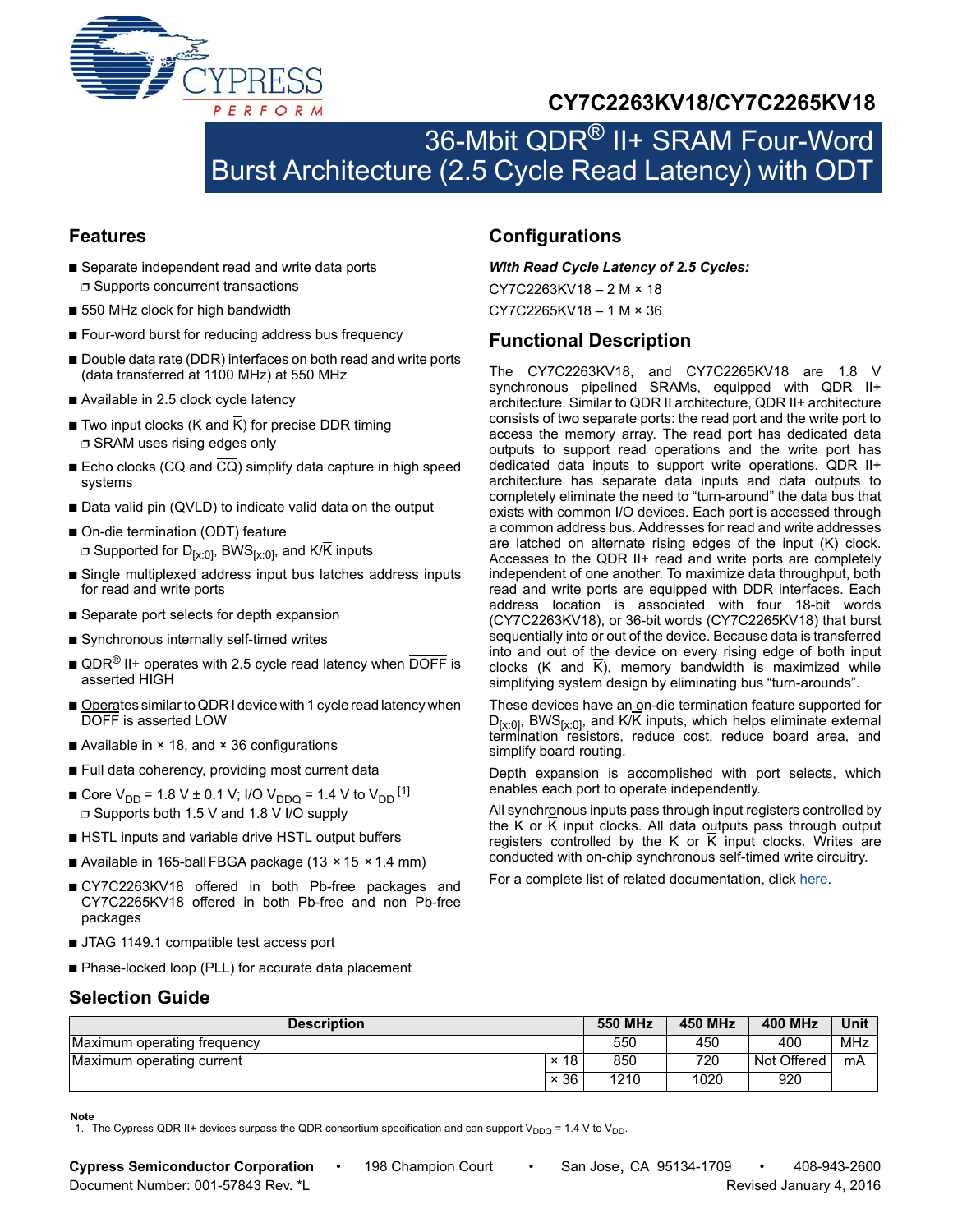



## **Logic Block Diagram – CY7C2263KV18**



### **Logic Block Diagram – CY7C2265KV18**

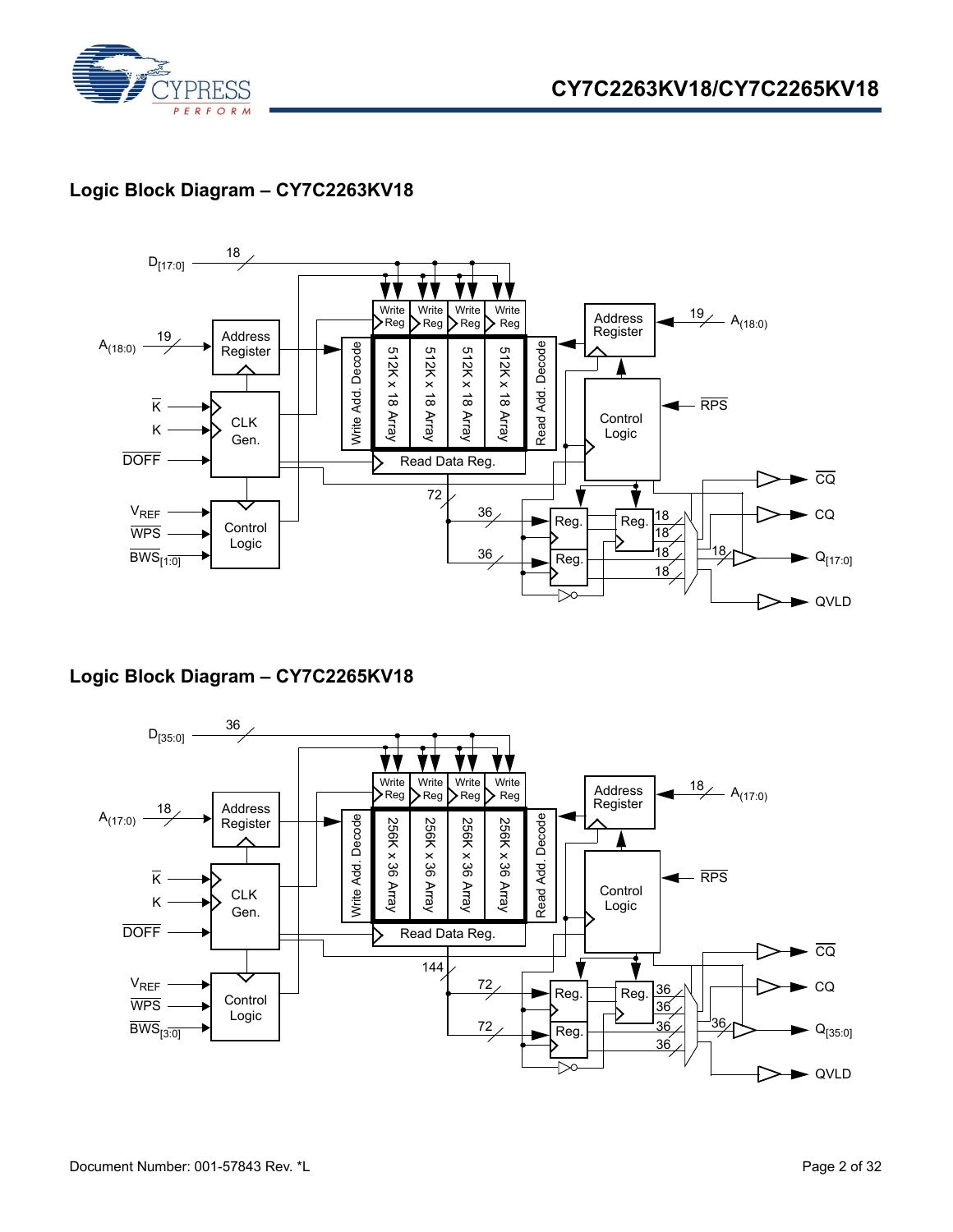

# **CY7C2263KV18/CY7C2265KV18**

### **Contents**

| IEEE 1149.1 Serial Boundary Scan (JTAG)  12 |  |
|---------------------------------------------|--|
|                                             |  |
|                                             |  |
|                                             |  |
|                                             |  |
|                                             |  |
|                                             |  |
|                                             |  |
|                                             |  |
|                                             |  |
|                                             |  |
| TAP AC Switching Characteristics  16        |  |
| TAP Timing and Test Conditions  17          |  |
| Identification Register Definitions  18     |  |
|                                             |  |

| Power Up Sequence in QDR II+ SRAM  20       |  |
|---------------------------------------------|--|
|                                             |  |
|                                             |  |
|                                             |  |
|                                             |  |
|                                             |  |
|                                             |  |
|                                             |  |
|                                             |  |
|                                             |  |
|                                             |  |
|                                             |  |
|                                             |  |
|                                             |  |
| Read/Write/Deselect Sequence  26            |  |
|                                             |  |
|                                             |  |
|                                             |  |
|                                             |  |
|                                             |  |
|                                             |  |
|                                             |  |
| Sales, Solutions, and Legal Information  32 |  |
| Worldwide Sales and Design Support  32      |  |
|                                             |  |
|                                             |  |
| Cypress Developer Community  32             |  |
|                                             |  |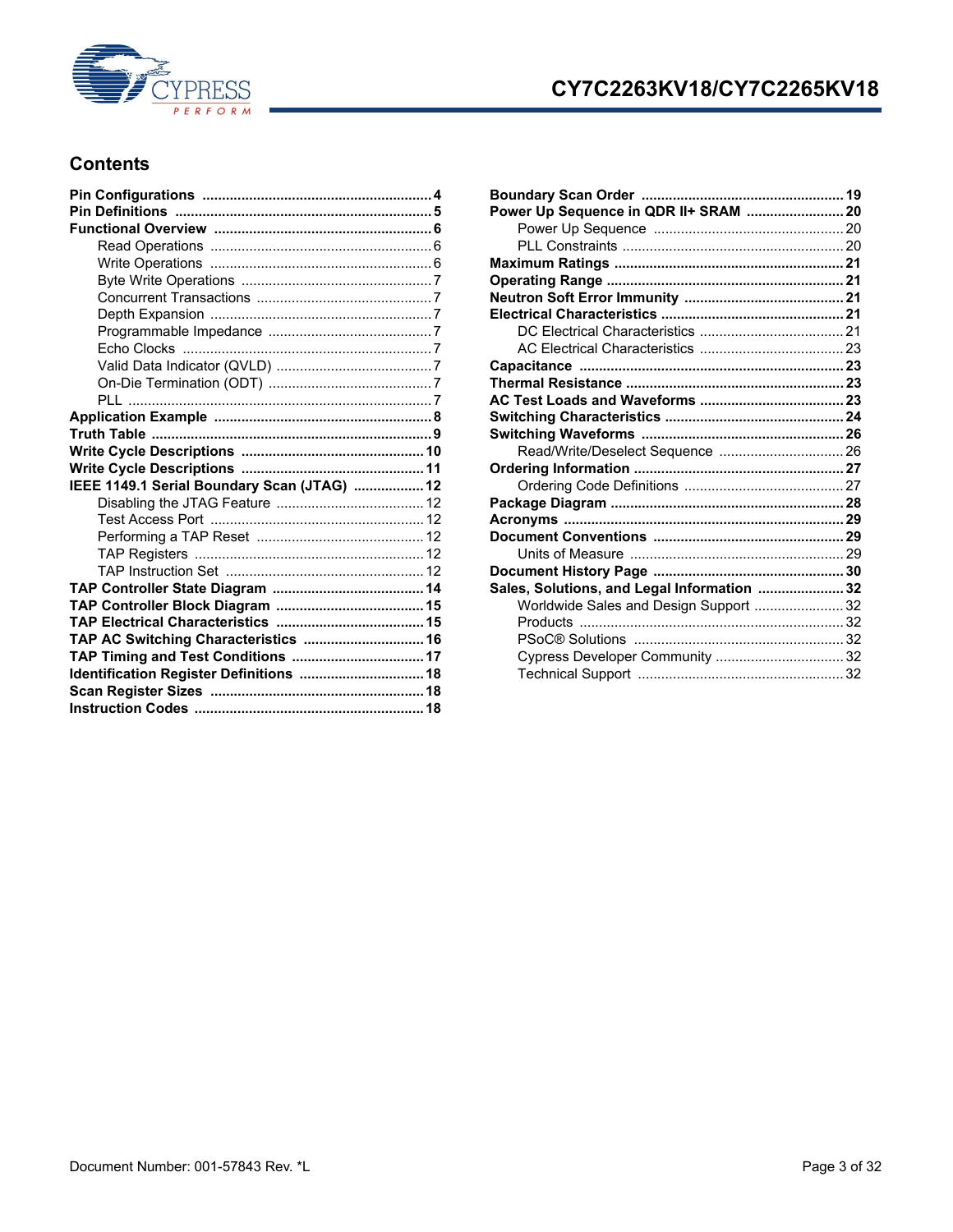

# <span id="page-3-0"></span>**Pin Configurations**

The pin configuration for CY7C2263KV18, and CY7C2265KV18 follow. [\[2](#page-3-1)]

| CY7C2263KV18 (2 M × 18) |             |                 |                  |                         |                    |          |                      |                  |           |                |                |  |  |
|-------------------------|-------------|-----------------|------------------|-------------------------|--------------------|----------|----------------------|------------------|-----------|----------------|----------------|--|--|
|                         | 1           | $\overline{2}$  | $\mathbf{3}$     | $\overline{\mathbf{4}}$ | 5                  | 6        | $\overline{7}$       | 8                | 9         | 10             | 11             |  |  |
| A                       | CQ          | <b>NC/144M</b>  | A                | <b>WPS</b>              | $\overline{BWS}_1$ | K.       | <b>NC/288M</b>       | RPS              | A         | NC/72M         | CQ             |  |  |
| B                       | NC.         | Q9              | D <sub>9</sub>   | A                       | NC                 | Κ        | $\overline{BWS}_{0}$ | A                | NC        | NC.            | Q8             |  |  |
| C                       | NC.         | NC.             | D10              | $V_{SS}$                | A                  | NC.      | A                    | $V_{SS}$         | NC        | Q7             | D8             |  |  |
| D                       | NC.         | D11             | Q10              | $V_{SS}$                | $V_{SS}$           | $V_{SS}$ | $V_{SS}$             | $V_{SS}$         | NC        | NC             | D7             |  |  |
| E                       | NC          | NC.             | Q11              | V <sub>DDQ</sub>        | $V_{SS}$           | $V_{SS}$ | $V_{SS}$             | V <sub>DDQ</sub> | NC        | D6             | Q6             |  |  |
| F                       | NC          | Q12             | D12              | V <sub>DDQ</sub>        | V <sub>DD</sub>    | $V_{SS}$ | V <sub>DD</sub>      | V <sub>DDQ</sub> | NC        | NC.            | Q5             |  |  |
| G                       | NC          | D <sub>13</sub> | Q13              | V <sub>DDQ</sub>        | $V_{DD}$           | $V_{SS}$ | V <sub>DD</sub>      | V <sub>DDQ</sub> | NC        | NC.            | D <sub>5</sub> |  |  |
| н                       | <b>DOFF</b> | $V_{REF}$       | V <sub>DDQ</sub> | V <sub>DDQ</sub>        | $V_{DD}$           | $V_{SS}$ | $V_{DD}$             | V <sub>DDQ</sub> | $V_{DDQ}$ | $V_{REF}$      | ZQ             |  |  |
| J                       | NC.         | NC.             | D14              | V <sub>DDQ</sub>        | $V_{DD}$           | $V_{SS}$ | $V_{DD}$             | V <sub>DDQ</sub> | NC        | Q4             | D4             |  |  |
| K                       | NC.         | NC              | Q14              | V <sub>DDQ</sub>        | $V_{DD}$           | $V_{SS}$ | $V_{DD}$             | V <sub>DDQ</sub> | NC        | D <sub>3</sub> | Q3             |  |  |
| L                       | NC          | Q <sub>15</sub> | D <sub>15</sub>  | V <sub>DDQ</sub>        | $V_{SS}$           | $V_{SS}$ | $V_{SS}$             | V <sub>DDQ</sub> | NC        | NC.            | Q <sub>2</sub> |  |  |
| M                       | NC.         | NC.             | D16              | $V_{SS}$                | $V_{SS}$           | $V_{SS}$ | $V_{SS}$             | $V_{SS}$         | NC        | Q1             | D <sub>2</sub> |  |  |
| N                       | NC.         | D <sub>17</sub> | Q16              | $V_{SS}$                | A                  | A        | A                    | $V_{SS}$         | NC        | NC.            | D <sub>1</sub> |  |  |
| P                       | NC          | <b>NC</b>       | Q17              | A                       | A                  | QVLD     | A                    | A                | NC.       | D <sub>0</sub> | Q <sub>0</sub> |  |  |
| R.                      | TDO         | <b>TCK</b>      | A                | A                       | A                  | ODT      | Α                    | A                | A         | TMS            | TDI            |  |  |

## **Figure 1. 165-ball FBGA (13 × 15 × 1.4 mm) pinout**

### **CY7C2265KV18 (1 M × 36)**

|                | 1               | $\overline{2}$   | 3                | 4                | 5                  | 6              | $\overline{7}$       | 8                | 9                | 10               | 11             |
|----------------|-----------------|------------------|------------------|------------------|--------------------|----------------|----------------------|------------------|------------------|------------------|----------------|
| A              | $\overline{CQ}$ | <b>NC/288M</b>   | <b>NC/72M</b>    | <b>WPS</b>       | $\overline{BWS}_2$ | $\overline{K}$ | $\overline{BWS}_1$   | RPS              | A                | <b>NC/144M</b>   | CQ             |
| B              | Q27             | Q18              | D <sub>18</sub>  | A                | $\overline{BWS}_3$ | Κ              | $\overline{BWS}_{0}$ | A                | D17              | Q17              | Q8             |
| $\mathbf{C}$   | D <sub>27</sub> | Q28              | D <sub>19</sub>  | $V_{SS}$         | A                  | <b>NC</b>      | A                    | $V_{SS}$         | D <sub>16</sub>  | Q7               | D <sub>8</sub> |
| D              | D <sub>28</sub> | D <sub>20</sub>  | Q19              | $V_{SS}$         | $V_{SS}$           | $V_{SS}$       | $V_{SS}$             | $V_{SS}$         | Q16              | D <sub>15</sub>  | D7             |
| Е              | Q29             | D <sub>29</sub>  | Q20              | V <sub>DDQ</sub> | $V_{SS}$           | $V_{SS}$       | $V_{SS}$             | V <sub>DDQ</sub> | Q15              | D6               | Q <sub>6</sub> |
| F              | Q30             | Q <sub>21</sub>  | D <sub>21</sub>  | V <sub>DDQ</sub> | $V_{DD}$           | $V_{SS}$       | V <sub>DD</sub>      | V <sub>DDQ</sub> | D14              | Q14              | Q <sub>5</sub> |
| G              | D30             | D <sub>22</sub>  | Q22              | V <sub>DDQ</sub> | $V_{DD}$           | $V_{SS}$       | V <sub>DD</sub>      | V <sub>DDQ</sub> | Q13              | D <sub>13</sub>  | D <sub>5</sub> |
| H              | <b>DOFF</b>     | V <sub>REF</sub> | V <sub>DDQ</sub> | V <sub>DDQ</sub> | $V_{DD}$           | $V_{SS}$       | $V_{DD}$             | V <sub>DDQ</sub> | V <sub>DDQ</sub> | V <sub>REF</sub> | ZQ             |
| J              | D31             | Q <sub>31</sub>  | D <sub>23</sub>  | V <sub>DDQ</sub> | $V_{DD}$           | $V_{SS}$       | V <sub>DD</sub>      | V <sub>DDQ</sub> | D <sub>12</sub>  | Q4               | D <sub>4</sub> |
| K              | Q <sub>32</sub> | D32              | Q <sub>23</sub>  | V <sub>DDQ</sub> | $V_{DD}$           | $V_{SS}$       | V <sub>DD</sub>      | V <sub>DDQ</sub> | Q12              | D <sub>3</sub>   | Q3             |
| L              | Q <sub>33</sub> | Q24              | D <sub>24</sub>  | V <sub>DDQ</sub> | $V_{SS}$           | $V_{SS}$       | $V_{SS}$             | V <sub>DDQ</sub> | D11              | Q11              | Q2             |
| M              | D33             | Q <sub>34</sub>  | D <sub>25</sub>  | $V_{SS}$         | $V_{SS}$           | $V_{SS}$       | $V_{SS}$             | $V_{SS}$         | D <sub>10</sub>  | Q <sub>1</sub>   | D <sub>2</sub> |
| N <sub>1</sub> | D34             | D <sub>26</sub>  | Q <sub>25</sub>  | $V_{SS}$         | A                  | A              | A                    | $V_{SS}$         | Q10              | D <sub>9</sub>   | D1             |
| P              | Q <sub>35</sub> | D35              | Q26              | A                | A                  | QVLD           | Α                    | A                | Q9               | D <sub>0</sub>   | Q <sub>0</sub> |
| $\mathsf{R}$   | TDO             | <b>TCK</b>       | A                | A                | Α                  | ODT            | A                    | A                | A                | <b>TMS</b>       | TDI            |

<span id="page-3-1"></span>**Note** 2. NC/72M, NC/144M, and NC/288M are not connected to the die and can be tied to any voltage level.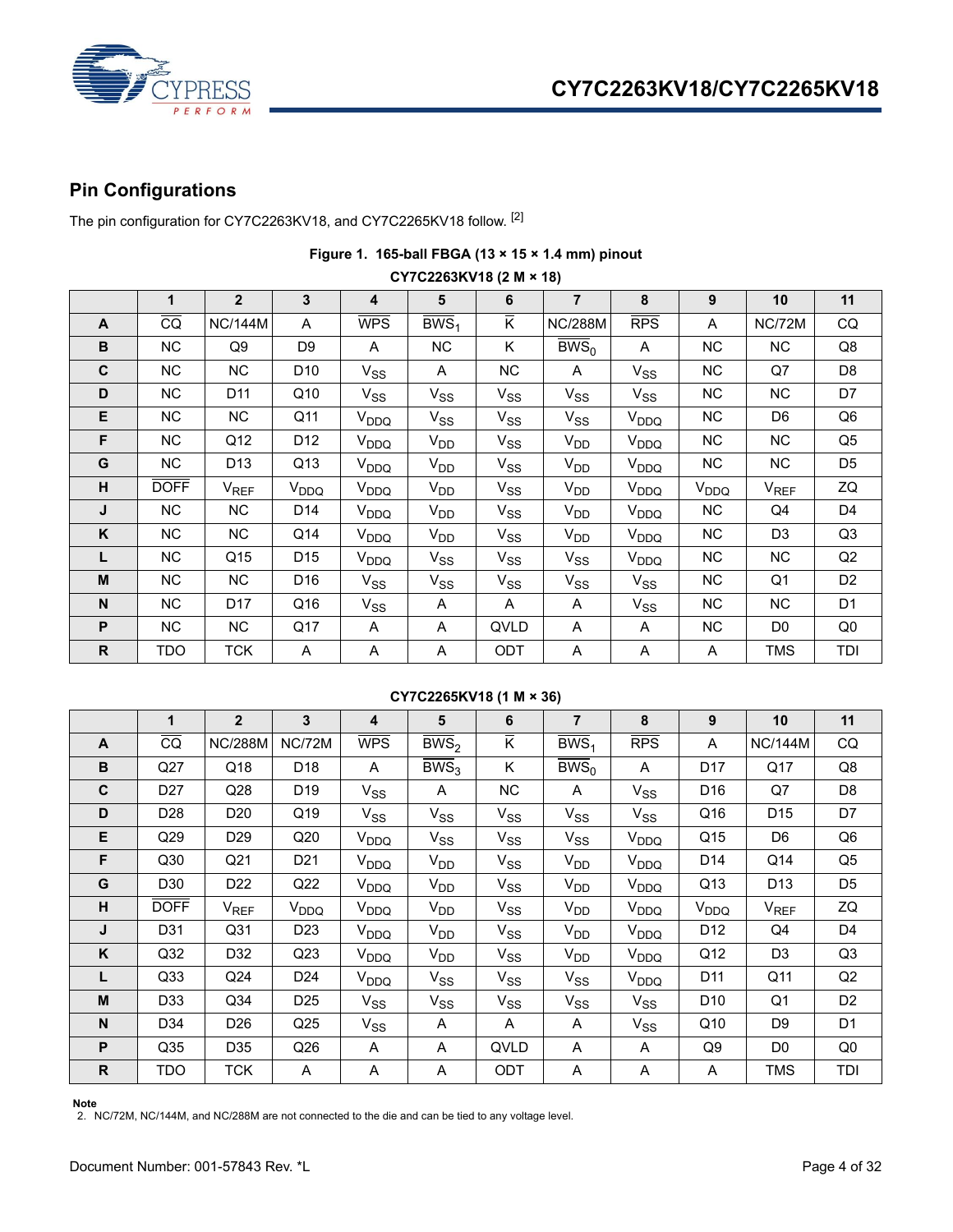

### <span id="page-4-0"></span>**Pin Definitions**

| <b>Pin Name</b>                                       | I/O                                | <b>Pin Description</b>                                                                                                                                                                                                                                                                                                                                                                                                                                                                                                                                                                                                                                                                                                                                                                                                                                 |
|-------------------------------------------------------|------------------------------------|--------------------------------------------------------------------------------------------------------------------------------------------------------------------------------------------------------------------------------------------------------------------------------------------------------------------------------------------------------------------------------------------------------------------------------------------------------------------------------------------------------------------------------------------------------------------------------------------------------------------------------------------------------------------------------------------------------------------------------------------------------------------------------------------------------------------------------------------------------|
| $D_{[x:0]}$                                           | Input-<br>synchronous              | Data input signals. Sampled on the rising edge of K and K clocks when valid write operations are active.<br>CY7C2263KV18 - $D_{[17:0]}$<br>CY7C2265KV18 - $D_{[35:0]}$                                                                                                                                                                                                                                                                                                                                                                                                                                                                                                                                                                                                                                                                                 |
| <b>WPS</b>                                            | Input-<br>synchronous              | Write port select - active LOW. Sampled on the rising edge of the K clock. When asserted active, a<br>write operation is initiated. Deasserting deselects the write port. Deselecting the write port ignores $D_{[x:0]}$ .                                                                                                                                                                                                                                                                                                                                                                                                                                                                                                                                                                                                                             |
| $BWS_0$ ,<br>$BWS1$ ,<br>$BWS2$ ,<br>BWS <sub>3</sub> | Input-<br>synchronous              | Byte write select 0, 1, 2 and 3 - active LOW. Sampled on the rising edge of the K and K clocks when<br>write operations are active. Used to select which byte is written into the device during the current portion<br>of the write operations. Bytes not written remain unaltered.<br>CY7C2263KV18 – $\underline{BWS}_0$ controls D <sub>[8:0]</sub> and BWS <sub>1</sub> controls D <sub>[17:9]</sub><br>$\underline{\text{CY7}}$ C2265KV18 – BWS <sub>0</sub> controls D <sub>[8:0]</sub> , BWS <sub>1</sub> controls D <sub>[17:9]</sub> ,<br>$\frac{BWS_2}{BWS_2}$ controls D <sub>[26:18]</sub> and $\frac{BWS_3}{BWS_3}$ controls D <sub>[35:27]</sub><br>All the byte write selects are sampled on the same edge as the data. Deselecting a byte write select<br>ignores the corresponding byte of data and it is not written into the device. |
| A                                                     | Input-<br>synchronous              | <b>Address inputs</b> . Sampled on the rising edge of the K clock during active read and write operations.<br>These address inputs are multiplexed for both read and write operations. Internally, the device is<br>organized as 2 M × 18 (4 arrays each of 512 K × 18) for CY7C2263KV18 and 1 M × 36 (4 arrays each<br>of 256 K × 36) for CY7C2265KV18. Therefore, only 19 address inputs for CY7C2263KV18 and 18<br>address inputs for CY7C2265KV18. These inputs are ignored when the appropriate port is deselected.                                                                                                                                                                                                                                                                                                                               |
| $Q_{[x:0]}$                                           | Outputs-<br>synchronous            | <b>Data output signals</b> . These pins drive out the requested data when the read operation is active. Valid<br>data is driven out on the rising edge of the K and K clocks during read operations. On deselecting the<br>read port, $Q_{[x:0]}$ are automatically tri-stated.<br>CY7C2263KV18 - Q <sub>[17:0]</sub><br>CY7C2265KV18 - Q <sub>135:01</sub>                                                                                                                                                                                                                                                                                                                                                                                                                                                                                            |
| <b>RPS</b>                                            | Input-<br>synchronous              | Read port select - active LOW. Sampled on the rising edge of positive input clock (K). When active, a<br>read operation is initiated. Deasserting deselects the read port. When deselected, the pending access<br>is allowed to complete and the output drivers are automatically tristated following the next rising edge of<br>the K clock. Each read access consists of a burst of four sequential transfers.                                                                                                                                                                                                                                                                                                                                                                                                                                       |
| QVLD                                                  | Valid output<br>indicator          | Valid output indicator. The Q valid indicates valid output data. QVLD is edge aligned with CQ and CQ.                                                                                                                                                                                                                                                                                                                                                                                                                                                                                                                                                                                                                                                                                                                                                  |
| ODT $^{[3]}$                                          | On-die<br>termination<br>input pin | On-die termination input. This pin is used for on-die termination of the input signals. ODT range<br>selection is made during power up initialization. A LOW on this pin selects a low range that follows<br>RQ/3.33 for 175 $\Omega$ $\leq$ RQ $\leq$ 350 $\Omega$ (where RQ is the resistor tied to ZQ pin). A HIGH on this pin selects a<br>high range that follows RQ/1.66 for 175 $\Omega \leq RQ \leq 250 \Omega$ (where RQ is the resistor tied to ZQ pin). When<br>left floating, a high range termination value is selected by default.                                                                                                                                                                                                                                                                                                       |
| $\sf K$                                               | Input clock                        | Positive input clock input. The rising edge of K is used to capture synchronous inputs to the device<br>and to drive out data through $Q_{[x:0]}$ . All accesses are initiated on the rising edge of K.                                                                                                                                                                                                                                                                                                                                                                                                                                                                                                                                                                                                                                                |
| $\overline{K}$                                        | Input clock                        | Negative input clock input. K is used to capture synchronous inputs being presented to the device and<br>to drive out data through $Q_{[x:0]}$ .                                                                                                                                                                                                                                                                                                                                                                                                                                                                                                                                                                                                                                                                                                       |
| CQ                                                    | Echo clock                         | Synchronous echo clock outputs. This is a free running clock and is synchronized to the input clock<br>(K) of the QDR II+. The timings for the echo clocks are shown in the Switching Characteristics on page 24.                                                                                                                                                                                                                                                                                                                                                                                                                                                                                                                                                                                                                                      |
| $\overline{CQ}$                                       | Echo clock                         | Synchronous echo clock outputs. This is a free running clock and is synchronized to the input clock<br>(K) of the QDR II+. The timings for the echo clocks are shown in the Switching Characteristics on page 24.                                                                                                                                                                                                                                                                                                                                                                                                                                                                                                                                                                                                                                      |
| ZQ                                                    | Input                              | Output impedance matching input. This input is used to tune the device outputs to the system data<br>bus impedance. CQ, CQ, and Q <sub>[x:0]</sub> output impedance are set to 0.2 $\times$ RQ, where RQ is a resistor<br>connected between ZQ and ground. Alternatively, this pin can be connected directly to $V_{DDO}$ , which<br>enables the minimum impedance mode. This pin cannot be connected directly to GND or left<br>unconnected.                                                                                                                                                                                                                                                                                                                                                                                                          |

<span id="page-4-1"></span>**Note**<br>3. On-die termination (ODT) feature is supported for D<sub>[x:0]</sub>, BWS<sub>[x:0]</sub>, and K/K̄ inputs.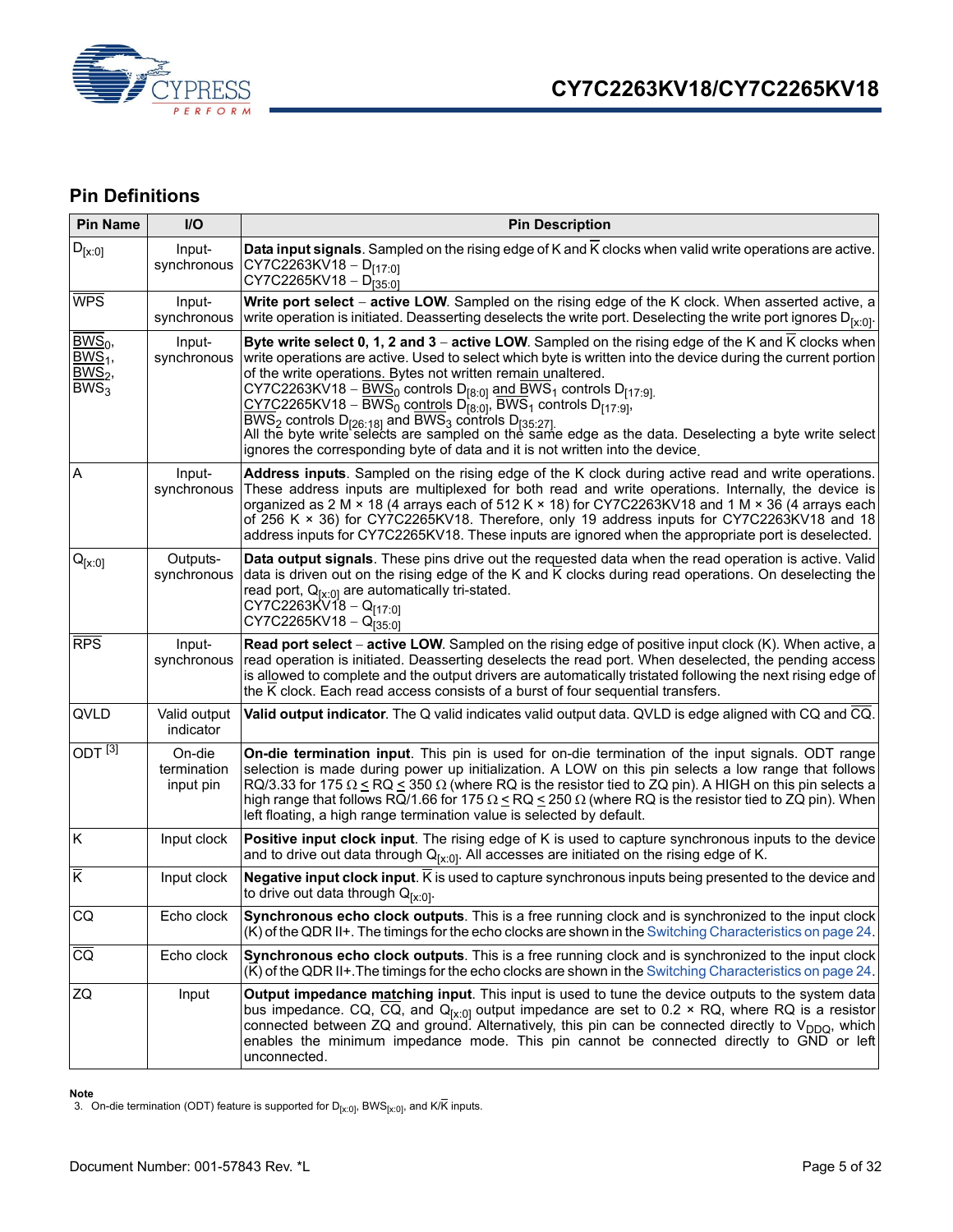

### **Pin Definitions** *(continued)*

| <b>Pin Name</b>             | $UO$                | <b>Pin Description</b>                                                                                                                                                                                                                                                                                                                                                                                                                                                      |
|-----------------------------|---------------------|-----------------------------------------------------------------------------------------------------------------------------------------------------------------------------------------------------------------------------------------------------------------------------------------------------------------------------------------------------------------------------------------------------------------------------------------------------------------------------|
| <b>DOFF</b>                 | Input               | PLL turn off - active LOW. Connecting this pin to ground turns off the PLL inside the device. The timings<br>in the PLL turned off operation differs from those listed in this data sheet. For normal operation, this pin<br>can be connected to a pull up through a 10 K $\Omega$ or less pull-up resistor. The device behaves in QDR I<br>mode when the PLL is turned off. In this mode, the device can be operated at a frequency of up to<br>167 MHz with QDR I timing. |
| <b>TDO</b>                  | Output              | TDO pin for JTAG.                                                                                                                                                                                                                                                                                                                                                                                                                                                           |
| <b>TCK</b>                  | Input               | TCK pin for JTAG.                                                                                                                                                                                                                                                                                                                                                                                                                                                           |
| TDI                         | Input               | TDI pin for JTAG.                                                                                                                                                                                                                                                                                                                                                                                                                                                           |
| <b>TMS</b>                  | Input               | TMS pin for JTAG.                                                                                                                                                                                                                                                                                                                                                                                                                                                           |
| <b>NC</b>                   | N/A                 | Not connected to the die. Can be tied to any voltage level.                                                                                                                                                                                                                                                                                                                                                                                                                 |
| NC/72M                      | N/A                 | Not connected to the die. Can be tied to any voltage level.                                                                                                                                                                                                                                                                                                                                                                                                                 |
| <b>NC/144M</b>              | N/A                 | Not connected to the die. Can be tied to any voltage level.                                                                                                                                                                                                                                                                                                                                                                                                                 |
| <b>NC/288M</b>              | N/A                 | Not connected to the die. Can be tied to any voltage level.                                                                                                                                                                                                                                                                                                                                                                                                                 |
| $\mathsf{V}_{\mathsf{REF}}$ | Input-<br>reference | <b>Reference voltage input.</b> Static input used to set the reference level for HSTL inputs, outputs, and AC<br>measurement points.                                                                                                                                                                                                                                                                                                                                        |
| V <sub>DD</sub>             |                     | Power supply   Power supply inputs to the core of the device.                                                                                                                                                                                                                                                                                                                                                                                                               |
| $V_{SS}$                    | Ground              | Ground for the device.                                                                                                                                                                                                                                                                                                                                                                                                                                                      |
| V <sub>DDQ</sub>            |                     | Power supply <b>Power supply inputs for the outputs of the device</b> .                                                                                                                                                                                                                                                                                                                                                                                                     |

### <span id="page-5-0"></span>**Functional Overview**

#### <span id="page-5-1"></span>**Read Operations**

The CY7C2263KV18 and CY7C2265KV18 are synchronous pipelined burst SRAMs equipped with a read port and a write port. The read port is dedicated to read operations and the write port is dedicated to write operations. Data flows into the SRAM through the write port and flows out through the read port. These devices multiplex the address inputs to minimize the number of address pins required. By having separate read and write ports, the QDR II+ completely eliminates the need to "turn-around" the data bus and avoids any possible data contention, thereby simplifying system design. Each access consists of four 18-bit data transfers in the case of CY7C2263KV18, and four 36-bit data transfers in the case of CY7C2265KV18, in two clock cycles.

These devices operate with a read latency of two and half cycles when DOFF pin is tied HIGH. When DOFF pin is set LOW or connected to  $V_{SS}$  then device behaves in QDR I mode with a read latency of one clock cycle.

Accesses for both ports are initiated on the positive input clock (K). All synchronous input and output timing are referenced from the rising edge of the input clocks (K and K).

All synchronous data inputs (D<sub>[x:0]</sub>) pass through input registers controlled by the input clocks (K and K). All synchronous data outputs (Q<sub>[x:0]</sub>) outputs pass through output registers controlled by the rising edge of the input clocks (K and K) as well.

All synchronous control ( $\overline{\text{RPS}}, \overline{\text{WPS}}, \overline{\text{BWS}}_{[x:0]}$ ) inputs pass through input registers controlled by the rising edge of the input clocks (K and K).

CY7C2263KV18 is described in the following sections. The same basic descriptions apply to CY7C2265KV18.

The CY7C2263KV18 is organized internally as four arrays of 512 K × 18. Accesses are completed in a burst of four sequential 18-bit data words. Read operations are initiated by asserting RPS active at the rising edge of the positive input clock (K). The address presented to the address inputs is stored in the read address register. Following the next two K clock rise, the corresponding lowest order 18-bit word of data is driven onto the  $Q_{[17:0]}$  using  $\overline{K}$  as the output timing reference. On the subsequent rising edge of K, the next 18-bit data word is driven onto the  $Q_{[17:0]}$ . This process continues until all four 18-bit data words have been driven out onto Q<sub>[17:0]</sub>. The requested data is valid 0.45 ns from the rising edge of the input clock (K or K). To maintain the internal logic, each read access must be allowed to complete. Each read access consists of four 18-bit data words and takes two clock cycles to complete. Therefore, read accesses to the device can not be initiated on two consecutive K clock rises. The internal logic of the device ignores the second read request. Read accesses can be initiated on every other K clock rise. Doing so pipelines the data flow such that data is transferred out of the device on every rising edge of the input clocks (K and K).

When the read port is deselected, the CY7C2263KV18 first completes the pending read transactions. Synchronous internal circuitry automatically tri-states the outputs following the next rising edge of the negative input clock  $(K)$ . This enables for a seamless transition between devices without the insertion of wait states in a depth expanded memory.

### <span id="page-5-2"></span>**Write Operations**

Write operations are initiated by asserting WPS active at the rising edge of the positive input clock (K). On the following K clock rise the data presented to  $D_{[17:0]}$  is latched and stored into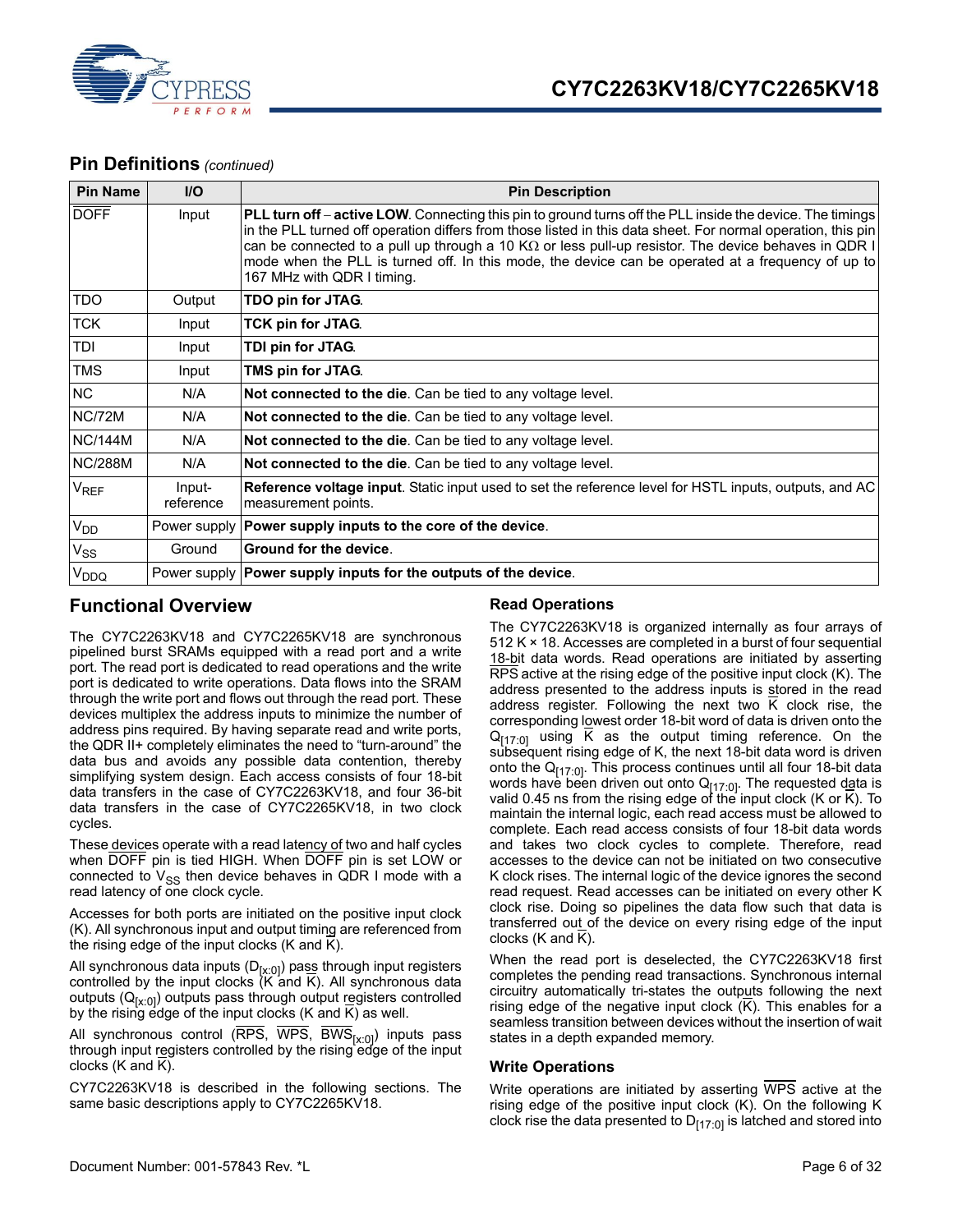

the lower 18-bit write data register, provided BWS $_{[1:0]}$  are both asserted active. On the subsequent rising edge of the negative input clock ( $\overline{K}$ ) the information presented to D<sub>[17:0]</sub> is also stored into the write data register, provided BWS<sub>[1:0]</sub> are both asserted active. This process continues for one more cycle until four 18-bit words (a total of 72 bits) of data are stored in the SRAM. The 72 bits of data are then written into the memory array at the specified location. Therefore, write accesses to the device can not be initiated on two consecutive K clock rises. The internal logic of the device ignores the second write request. Write accesses can be initiated on every other rising edge of the positive input clock (K). Doing so pipelines the data flow such that 18 bits of data can be transferred into the device on every rising edge of the input clocks (K and K).

When deselected, the write port ignores all inputs after the pending write operations are completed.

#### <span id="page-6-0"></span>**Byte Write Operations**

Byte write operations are supported by the CY7C2263KV18. A write operation is initiated as described in the section [Write](#page-5-2) [Operations on page 6.](#page-5-2) The bytes that are written are determined by BWS<sub>0</sub> and BWS<sub>1</sub>, which are sampled with each set of 18-bit data words. Asserting the appropriate byte write select input during the data portion of a write latches the data being presented and writes it into the device. Deasserting the byte write select input during the data portion of a write enables the data stored in the device for that byte to remain unaltered. This feature can be used to simplify read, modify, or write operations to a byte write operation.

#### <span id="page-6-1"></span>**Concurrent Transactions**

The read and write ports on the CY7C2263KV18 operates completely independently of one another. As each port latches the address inputs on different clock edges, the user can read or write to any location, regardless of the transaction on the other port. If the ports access the same location when a read follows a write in successive clock cycles, the SRAM delivers the most recent information associated with the specified address location. This includes forwarding data from a write cycle that was initiated on the previous K clock rise.

Read access and write access must be scheduled such that one transaction is initiated on any clock cycle. If both ports are selected on the same K clock rise, the arbitration depends on the previous state of the SRAM. If both ports are deselected, the read port takes priority. If a read was initiated on the previous cycle, the write port takes priority (as read operations can not be initiated on consecutive cycles). If a write was initiated on the previous cycle, the read port takes priority (as write operations can not be initiated on consecutive cycles). Therefore, asserting both port selects active from a deselected state results in alternating read or write operations being initiated, with the first access being a read.

#### <span id="page-6-2"></span>**Depth Expansion**

The CY7C2263KV18 has a port select input for each port. This enables for easy depth expansion. Both port selects are sampled on the rising edge of the positive input clock only (K). Each port select input can deselect the specified port. Deselecting a port does not affect the other port. All pending transactions (read and write) are completed before the device is deselected.

#### <span id="page-6-3"></span>**Programmable Impedance**

An external resistor, RQ, must be connected between the ZQ pin on the SRAM and  $V_{SS}$  to allow the SRAM to adjust its output driver impedance. The value of RQ must be 5 × the value of the intended line impedance driven by the SRAM, the allowable range of RQ to guarantee impedance matching with a tolerance of ±15% is between 175  $\Omega$  and 350  $\Omega$ , with V<sub>DDQ</sub> = 1.5 V. The output impedance is adjusted every 1024 cycles upon power-up to account for drifts in supply voltage and temperature.

#### <span id="page-6-4"></span>**Echo Clocks**

Echo clocks are provided on the QDR II+ to simplify data capture on high speed systems. Two echo clocks are generated by the QDR II+. CQ is referenced with respect to K and CQ is referenced with respect to K. These are free-running clocks and are synchronized to the input clock of the QDR II+. The timing for the echo clocks is shown in the [Switching Characteristics on](#page-23-0) [page 24](#page-23-0).

#### <span id="page-6-5"></span>**Valid Data Indicator (QVLD)**

QVLD is provided on the QDR II+ to simplify data capture on high speed systems. The QVLD is generated by the QDR II+ device along with data output. This signal is also edge-aligned with the echo clock and follows the timing of any data pin. This signal is asserted half a cycle before valid data arrives.

#### <span id="page-6-6"></span>**On-Die Termination (ODT)**

These devices have an on-die termination feature for data inputs  $(D_{[x:0]}),$  byte write selects (BWS $_{[x:0]}$ ), and input clocks (K and K). The termination resistors are integrated within the chip. The ODT range selection is enabled through ball R6 (ODT pin). The ODT termination tracks value of RQ where RQ is the resistor tied to the ZQ pin. ODT range selection is made during power-up initialization. A LOW on this pin selects a low range that follows RQ/3.33 for 175  $\Omega \leq RQ \leq 350 \Omega$  (where RQ is the resistor tied to ZQ pin). A HIGH on this pin selects a high range that follows RQ/1.66 for 175  $\Omega \leq RQ \leq 250 \Omega$  (where RQ is the resistor tied to ZQ pin). When left floating, a high range termination value is selected by default. For a detailed description on the ODT implementation, refer to the application note, *On-Die Termination for QDRII+/DDRII+ SRAMs*.

#### <span id="page-6-7"></span>**PLL**

These chips use a PLL that is designed to function between 120 MHz and the specified maximum clock frequency. During power-up, when the DOFF is tied HIGH, the PLL is locked after  $20 \mu s$  of stable clock. The PLL can also be reset by slowing or stopping the input clocks K and K for a minimum of 30 ns. However, it is not necessary to reset the PLL to lock to the desired frequency. The PLL automatically locks 20  $\mu$ s after a stable clock is presented. The PLL may be disabled by applying ground to the DOFF pin. When the PLL is turned off, the device behaves in QDR I mode (with one cycle latency and a longer access time). For information, refer to the application note, *PLL Considerations in QDRII/DDRII/QDRII+/DDRII+*.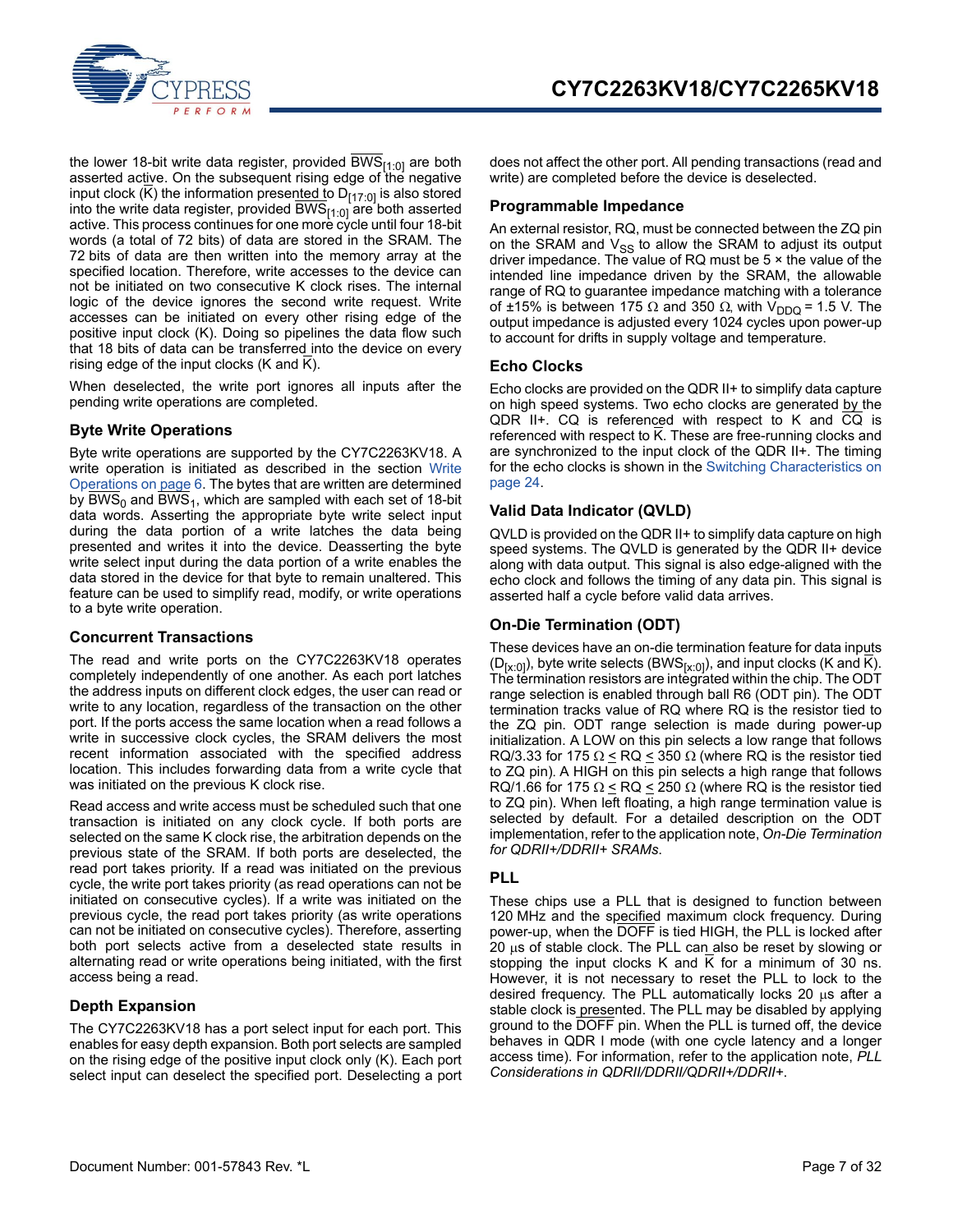

## <span id="page-7-0"></span>**Application Example**

<span id="page-7-1"></span>[Figure 2](#page-7-1) shows two QDR II+ used in an application.

**Figure 2. Application Example (Width Expansion)**

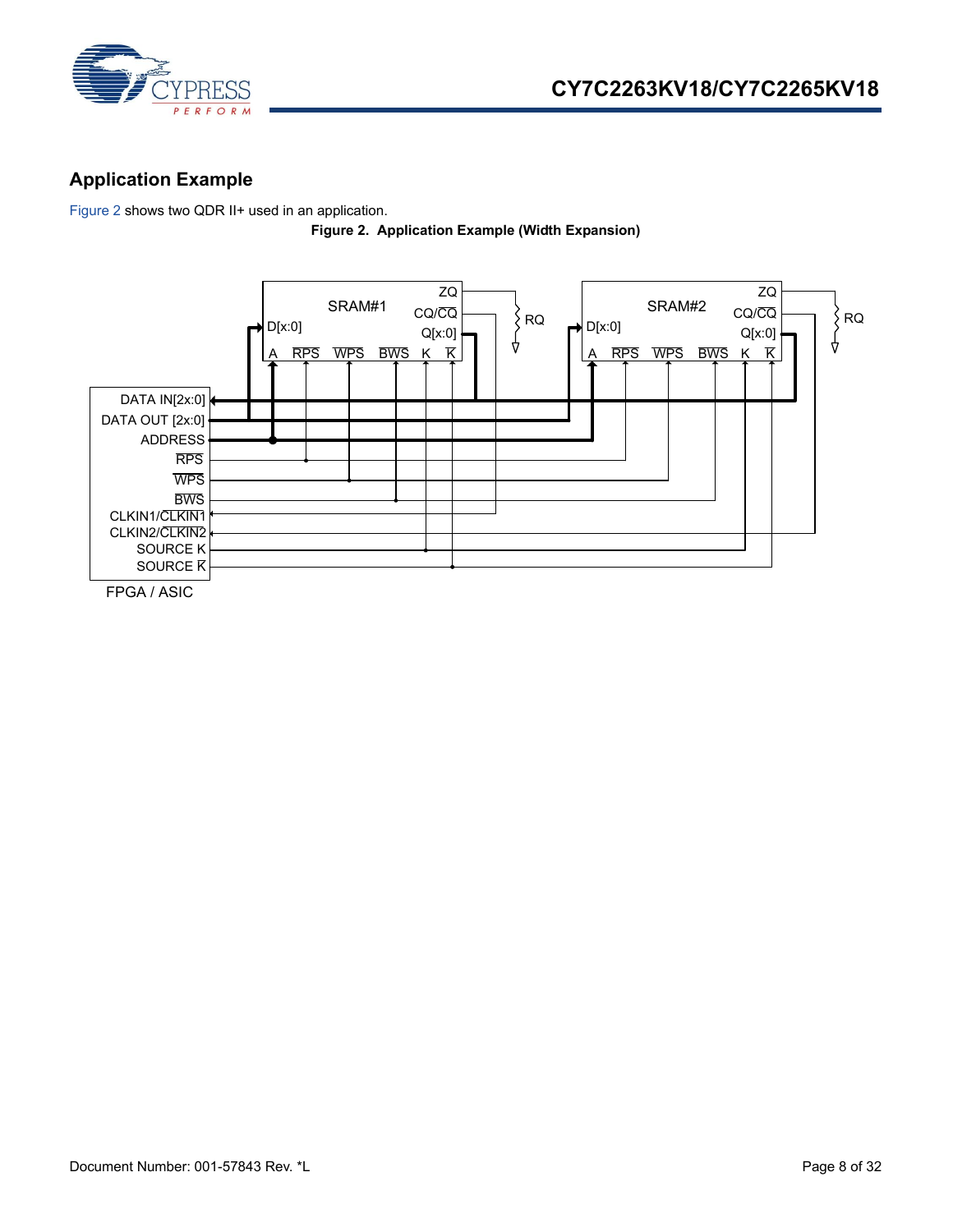

### <span id="page-8-0"></span>**Truth Table**

The truth table for CY7C2263KV18, and CY7C2265KV18 follows. [\[4](#page-8-1), [5](#page-8-2), [6](#page-8-3), [7](#page-8-4), [8](#page-8-5), [9](#page-8-6)]

| <b>Operation</b>                                                                                                                                                                | K       |            | <b>RPS WPS</b> | <b>DQ</b>               | DQ                      | <b>DQ</b>               | <b>DQ</b>                                                                                                                                             |
|---------------------------------------------------------------------------------------------------------------------------------------------------------------------------------|---------|------------|----------------|-------------------------|-------------------------|-------------------------|-------------------------------------------------------------------------------------------------------------------------------------------------------|
| Write cycle:<br>Load address on the rising<br>edge of K; input write data<br>Ion two consecutive K and<br>K rising edges.                                                       | $L-H$   |            |                |                         |                         |                         | H <sup>[10]</sup> L <sup>[11]</sup> D(A) at K(t + 1)↑ D(A + 1) at $\overline{K}$ (t + 1)↑ D(A + 2) at K(t + 2)↑ D(A + 3) at K(t + 2)↑                 |
| Read cycle:<br>$(2.5 \text{ cycle latency})$<br>Load address on the rising<br>edge of K; wait two and<br>half cycles; read data on<br>Itwo consecutive K and K<br>rising edges. | $L-H$   | $L^{[11]}$ | X              |                         |                         |                         | $ Q(A)$ at $\overline{K}(t + 2)\uparrow  Q(A + 1)$ at $K(t + 3)\uparrow  Q(A + 2)$ at $\overline{K}(t + 3)\uparrow  Q(A + 3)$ at $K(t + 4)\uparrow  $ |
| NOP: No Operation                                                                                                                                                               | L-H     | н          | H              | $D = X$<br>$Q = High Z$ | $D = X$<br>$Q = High Z$ | $D = X$<br>$Q = High Z$ | $D = X$<br>$Q = High Z$                                                                                                                               |
| Standby: Clock stopped                                                                                                                                                          | Stopped | X          | X              | Previous state          | <b>Previous state</b>   | Previous state          | Previous state                                                                                                                                        |

- <span id="page-8-1"></span>4.  $X =$  "Don't Care", H = Logic HIGH, L = Logic LOW,  $\uparrow$  represents rising edge.
- <span id="page-8-2"></span>5. Device powers up deselected with the outputs in a tri-state condition.
- <span id="page-8-3"></span>6. "A" represents address location latched by the devices when transaction was initiated. A + 1, A + 2, and A + 3 represents the address sequence in the burst.
- <span id="page-8-5"></span><span id="page-8-4"></span>7. "t" represents the cycle at which a read/write operation is started. t + 1, t + 2, and t + 3 are the first, second and third clock cycles respectively succeeding the "t" clock cycle.<br>8. Data inputs are registered at K
- <span id="page-8-7"></span><span id="page-8-6"></span>9. Ensure that when clock is stopped K = K and C = C = HIGH. This is not essential, but permits most rapid restart by overcoming transmission line charging symmetrically. 10. If this signal was LOW to initiate the previous cycle, this signal becomes a "Don't Care" for this operation.
- <span id="page-8-8"></span>11. This signal was HIGH on previous K clock rise. Initiating consecutive read or write operations on consecutive K clock rises is not permitted. The device ignores the second read or write request.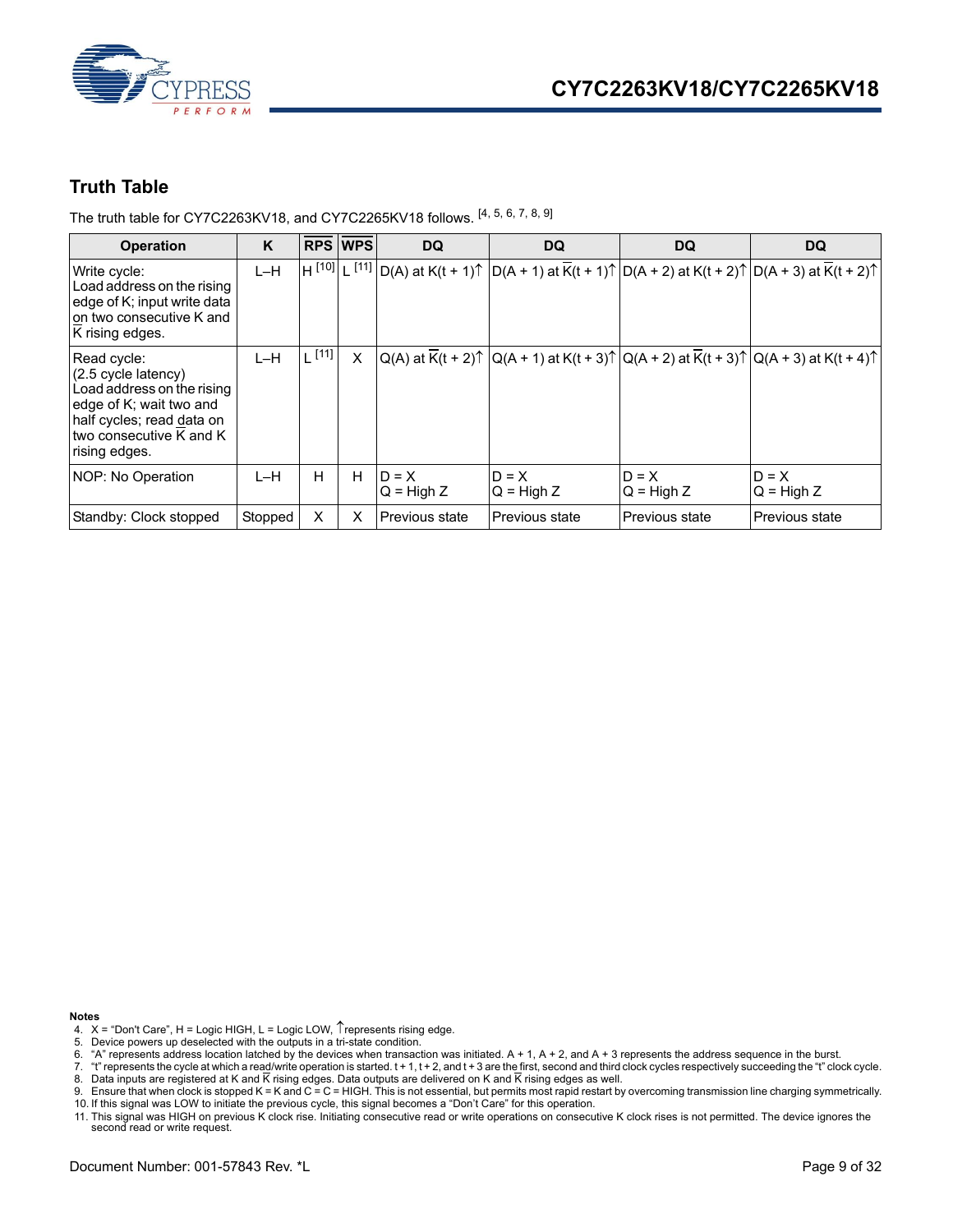

### <span id="page-9-0"></span>**Write Cycle Descriptions**

The write cycle description table for CY7C2263KV18 follows. [[12,](#page-9-1) [13\]](#page-9-2)

| BWS <sub>0</sub> | BWS <sub>1</sub> | κ     | K                        | Comments                                                                                                                                                                          |
|------------------|------------------|-------|--------------------------|-----------------------------------------------------------------------------------------------------------------------------------------------------------------------------------|
|                  |                  | L-H   | $\qquad \qquad$          | During the data portion of a write sequence:<br>$CY7C2263KV18 - both bytes (D[17:0]) are written into the device.$                                                                |
|                  |                  | -     |                          | $L-H$ During the data portion of a write sequence:<br>CY7C2263KV18 - both bytes ( $D_{[17:0]}$ ) are written into the device.                                                     |
|                  | н                | $L-H$ |                          | During the data portion of a write sequence:<br>CY7C2263KV18 – only the lower byte (D <sub>[8:0]</sub> ) is written into the device, D <sub>[17:9]</sub> remains unaltered.       |
|                  | н                | -     |                          | $L-H$ During the data portion of a write sequence:<br>CY7C2263KV18 – only the lower byte (D <sub>[8:0]</sub> ) is written into the device, D <sub>[17:9]</sub> remains unaltered. |
| H                |                  | L-H   | $\overline{\phantom{m}}$ | During the data portion of a write sequence:<br>CY7C2263KV18 – only the upper byte ( $D_{[17:9]}$ ) is written into the device, $D_{[8:0]}$ remains unaltered.                    |
| н                |                  |       |                          | $L-H$ During the data portion of a write sequence:<br>CY7C2263KV18 – only the upper byte ( $D_{[17:9]}$ ) is written into the device, $D_{[8:0]}$ remains unaltered.              |
| H                | н                | L-H   | —                        | No data is written into the devices during this portion of a write operation.                                                                                                     |
| H                | н                | —     |                          | L-H  No data is written into the devices during this portion of a write operation.                                                                                                |

<span id="page-9-1"></span>**Note**<br>\_12. X = "Don't Care," H = Logic HIGH, L = Logic LOW, ↑represents rising edge.

<span id="page-9-2"></span>13. Is based on a write cycle that was initiated in accordance with the [Truth Table on page 9](#page-8-0). BWS<sub>0</sub>, BWS<sub>1</sub>, BWS<sub>2</sub>, and BWS<sub>3</sub> can be altered on different portions of a write cycle, as long as the setup and hold require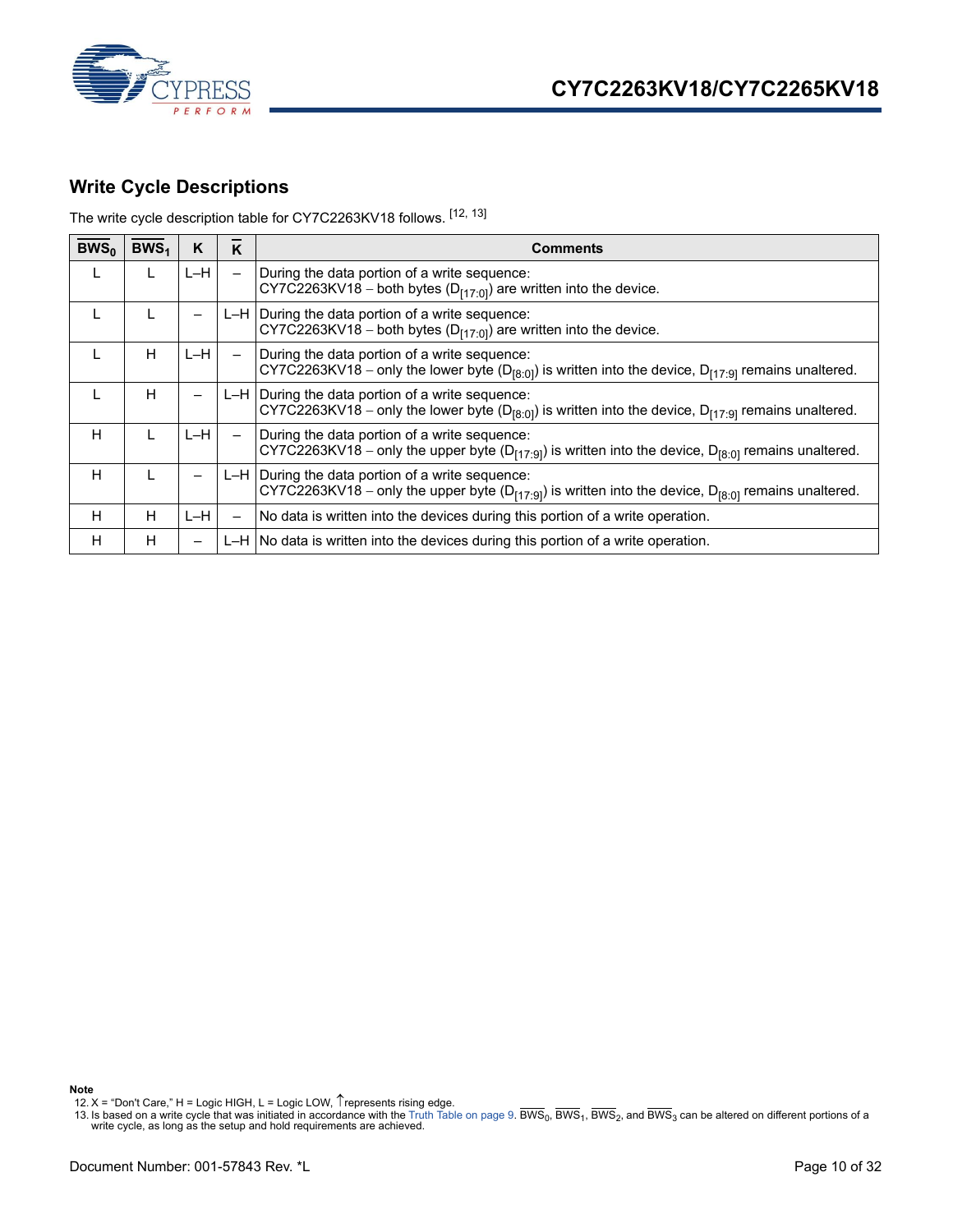



### <span id="page-10-0"></span>**Write Cycle Descriptions**

The write cycle description table for CY7C2265KV18 follows. [\[14](#page-10-1), [15](#page-10-2)]

| $BWS_0$ | BWS <sub>1</sub> | BWS <sub>2</sub> | BWS <sub>3</sub> | K                        | K                        | <b>Comments</b>                                                                                                                                                       |
|---------|------------------|------------------|------------------|--------------------------|--------------------------|-----------------------------------------------------------------------------------------------------------------------------------------------------------------------|
| L       |                  | L                | L                | L-H                      |                          | During the data portion of a write sequence, all four bytes (D <sub>[35:0]</sub> ) are written into<br>the device.                                                    |
| L       | T                | L                | L                | —                        |                          | L-H During the data portion of a write sequence, all four bytes ( $D_{(35:0)}$ ) are written into<br>the device.                                                      |
| L       | H                | H                | H                | $L-H$                    | $\qquad \qquad -$        | During the data portion of a write sequence, only the lower byte ( $D_{[8:0]}$ ) is written<br>into the device. $D_{[35:9]}$ remains unaltered.                       |
| L       | H                | H                | H                | $\overline{\phantom{0}}$ |                          | L-H During the data portion of a write sequence, only the lower byte ( $D_{[8:0]}$ ) is written<br>into the device. $D_{[35:9]}$ remains unaltered.                   |
| H       | L                | H                | H                | L-H                      | $\overline{\phantom{0}}$ | During the data portion of a write sequence, only the byte $(D_{[17:9]} )$ is written into the<br>device. $D_{[8:0]}$ and $D_{[35:18]}$ remains unaltered.            |
| H       | L                | H                | H                | —                        |                          | L-H During the data portion of a write sequence, only the byte (D <sub>[17:9]</sub> ) is written into the<br>device. $D_{[8:0]}$ and $D_{[35:18]}$ remains unaltered. |
| H       | н                | L                | H                | L-H                      | $\qquad \qquad -$        | During the data portion of a write sequence, only the byte ( $D_{[26:18]}$ ) is written into<br>the device. $D_{[17:0]}$ and $D_{[35:27]}$ remains unaltered.         |
| H       | H                | L                | H                | —                        |                          | L-H During the data portion of a write sequence, only the byte $(D_{[26:18]})$ is written into<br>the device. $D_{[17:0]}$ and $D_{[35:27]}$ remains unaltered.       |
| H       | H                | H                | L                | $L-H$                    | $\qquad \qquad -$        | During the data portion of a write sequence, only the byte ( $D_{[35:27]}$ ) is written into<br>the device. $D_{[26:0]}$ remains unaltered.                           |
| H       | H                | H                | L                | $\overline{\phantom{0}}$ |                          | L-H During the data portion of a write sequence, only the byte (D <sub>[35:27]</sub> ) is written into<br>the device. $D_{[26:0]}$ remains unaltered.                 |
| H       | H                | H                | H                | $L-H$                    | $\overline{\phantom{0}}$ | No data is written into the device during this portion of a write operation.                                                                                          |
| H.      | H                | н                | H                | —                        |                          | $L-H$ No data is written into the device during this portion of a write operation.                                                                                    |

<span id="page-10-1"></span>**Notes**<br>14. X = "Don't Care," H = Logic HIGH, L = Logic LOW, ↑represents rising edge.

<span id="page-10-2"></span>15. Is based on a write cycle that was initiated in accordance with the [Truth Table on page 9.](#page-8-0) BWS<sub>0</sub>, BWS<sub>1</sub>, BWS<sub>2</sub>, and BWS<sub>3</sub> can be altered on different portions of a write cycle, as long as the setup and hold require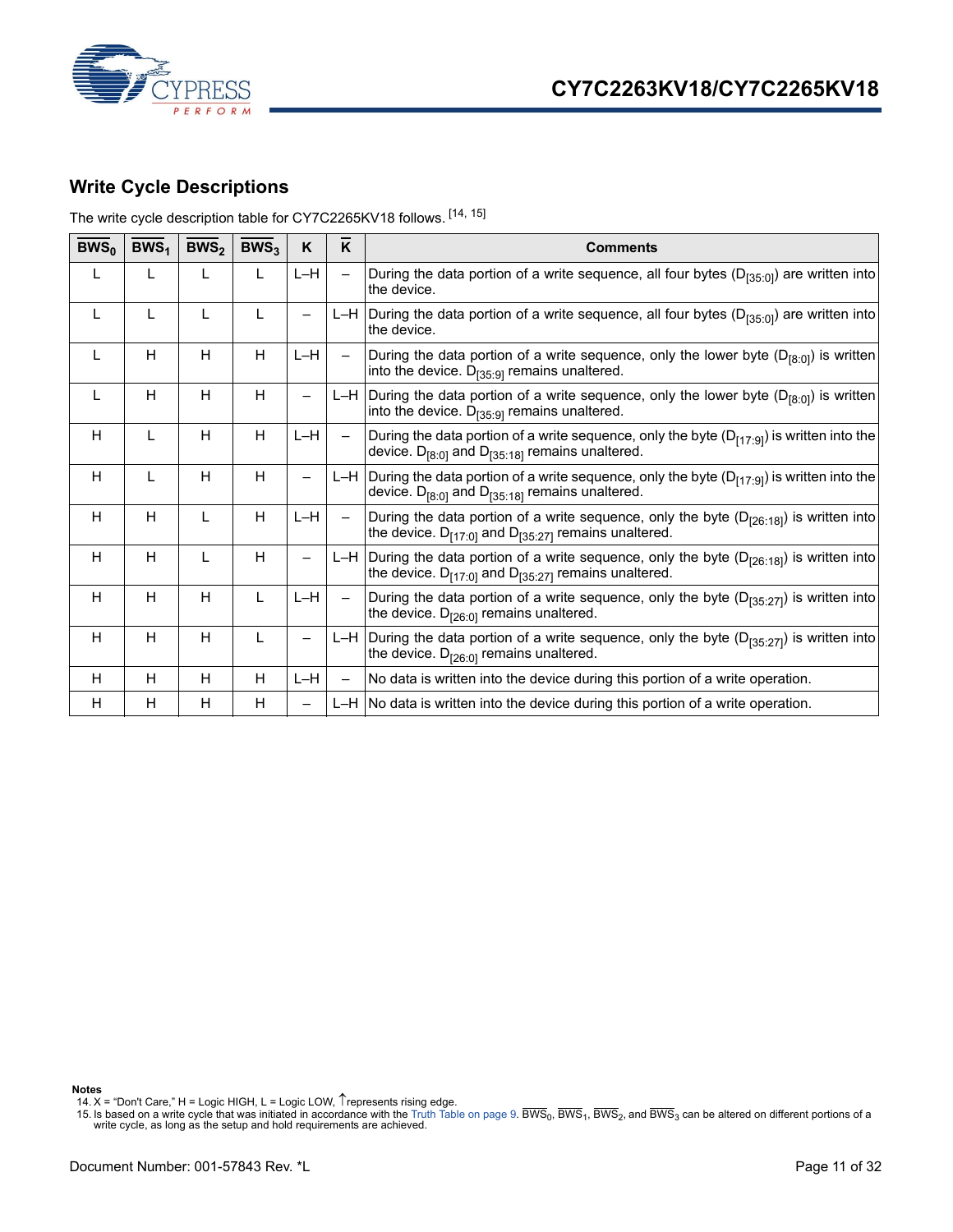

### <span id="page-11-0"></span>**IEEE 1149.1 Serial Boundary Scan (JTAG)**

These SRAMs incorporate a serial boundary scan test access port (TAP) in the FBGA package. This part is fully compliant with IEEE Standard #1149.1-2001. The TAP operates using JEDEC standard 1.8 V I/O logic levels.

#### <span id="page-11-1"></span>**Disabling the JTAG Feature**

It is possible to operate the SRAM without using the JTAG feature. To disable the TAP controller, TCK must be tied LOW  $(V_{SS})$  to prevent clocking of the device. TDI and TMS are internally pulled up and may be unconnected. They may alternatively be connected to  $V_{DD}$  through a pull-up resistor. TDO must be left unconnected. Upon power-up, the device comes up in a reset state, which does not interfere with the operation of the device.

#### <span id="page-11-2"></span>**Test Access Port**

#### *Test Clock*

The test clock is used only with the TAP controller. All inputs are captured on the rising edge of TCK. All outputs are driven from the falling edge of TCK.

#### *Test Mode Select (TMS)*

The TMS input is used to give commands to the TAP controller and is sampled on the rising edge of TCK. This pin may be left unconnected if the TAP is not used. The pin is pulled up internally, resulting in a logic HIGH level.

#### *Test Data-In (TDI)*

The TDI pin is used to serially input information into the registers and can be connected to the input of any of the registers. The register between TDI and TDO is chosen by the instruction that is loaded into the TAP instruction register. For information about loading the instruction register, see the [TAP Controller State](#page-13-0) [Diagram on page 14.](#page-13-0) TDI is internally pulled up and can be unconnected if the TAP is unused in an application. TDI is connected to the most significant bit (MSB) on any register.

#### *Test Data-Out (TDO)*

The TDO output pin is used to serially clock data out from the registers. The output is active, depending upon the current state of the TAP state machine (see [Instruction Codes on page 18](#page-17-2)). The output changes on the falling edge of TCK. TDO is connected to the least significant bit (LSB) of any register.

#### <span id="page-11-3"></span>**Performing a TAP Reset**

A reset is performed by forcing TMS HIGH  $(V_{DD})$  for five rising edges of TCK. This reset does not affect the operation of the SRAM and can be performed while the SRAM is operating. At power-up, the TAP is reset internally to ensure that TDO comes up in a high Z state.

#### <span id="page-11-4"></span>**TAP Registers**

Registers are connected between the TDI and TDO pins to scan the data in and out of the SRAM test circuitry. Only one register can be selected at a time through the instruction registers. Data is serially loaded into the TDI pin on the rising edge of TCK. Data is output on the TDO pin on the falling edge of TCK.

#### *Instruction Register*

Three-bit instructions can be serially loaded into the instruction register. This register is loaded when it is placed between the TDI and TDO pins, as shown in [TAP Controller Block Diagram on](#page-14-0) [page 15](#page-14-0). Upon power-up, the instruction register is loaded with the IDCODE instruction. It is also loaded with the IDCODE instruction if the controller is placed in a reset state, as described in the previous section.

When the TAP controller is in the Capture-IR state, the two least significant bits are loaded with a binary "01" pattern to allow for fault isolation of the board level serial test path.

#### *Bypass Register*

To save time when serially shifting data through registers, it is sometimes advantageous to skip certain chips. The bypass register is a single-bit register that can be placed between TDI and TDO pins. This enables shifting of data through the SRAM with minimal delay. The bypass register is set LOW  $(V_{SS})$  when the BYPASS instruction is executed.

#### *Boundary Scan Register*

The boundary scan register is connected to all of the input and output pins on the SRAM. Several No Connect (NC) pins are also included in the scan register to reserve pins for higher density devices.

The boundary scan register is loaded with the contents of the RAM input and output ring when the TAP controller is in the Capture-DR state and is then placed between the TDI and TDO pins when the controller is moved to the Shift-DR state. The EXTEST, SAMPLE/PRELOAD, and SAMPLE Z instructions can be used to capture the contents of the input and output ring.

The [Boundary Scan Order on page 19](#page-18-0) shows the order in which the bits are connected. Each bit corresponds to one of the bumps on the SRAM package. The MSB of the register is connected to TDI, and the LSB is connected to TDO.

#### *Identification (ID) Register*

The ID register is loaded with a vendor-specific, 32-bit code during the Capture-DR state when the IDCODE command is loaded in the instruction register. The IDCODE is hardwired into the SRAM and can be shifted out when the TAP controller is in the Shift-DR state. The ID register has a vendor code and other information described in [Identification Register Definitions on](#page-17-0) [page 18](#page-17-0).

#### <span id="page-11-5"></span>**TAP Instruction Set**

Eight different instructions are possible with the three-bit instruction register. All combinations are listed in [Instruction](#page-17-2) [Codes on page 18](#page-17-2). Three of these instructions are listed as RESERVED and must not be used. The other five instructions are described in this section in detail.

Instructions are loaded into the TAP controller during the Shift-IR state when the instruction register is placed between TDI and TDO. During this state, instructions are shifted through the instruction register through the TDI and TDO pins. To execute the instruction after it is shifted in, the TAP controller must be moved into the Update-IR state.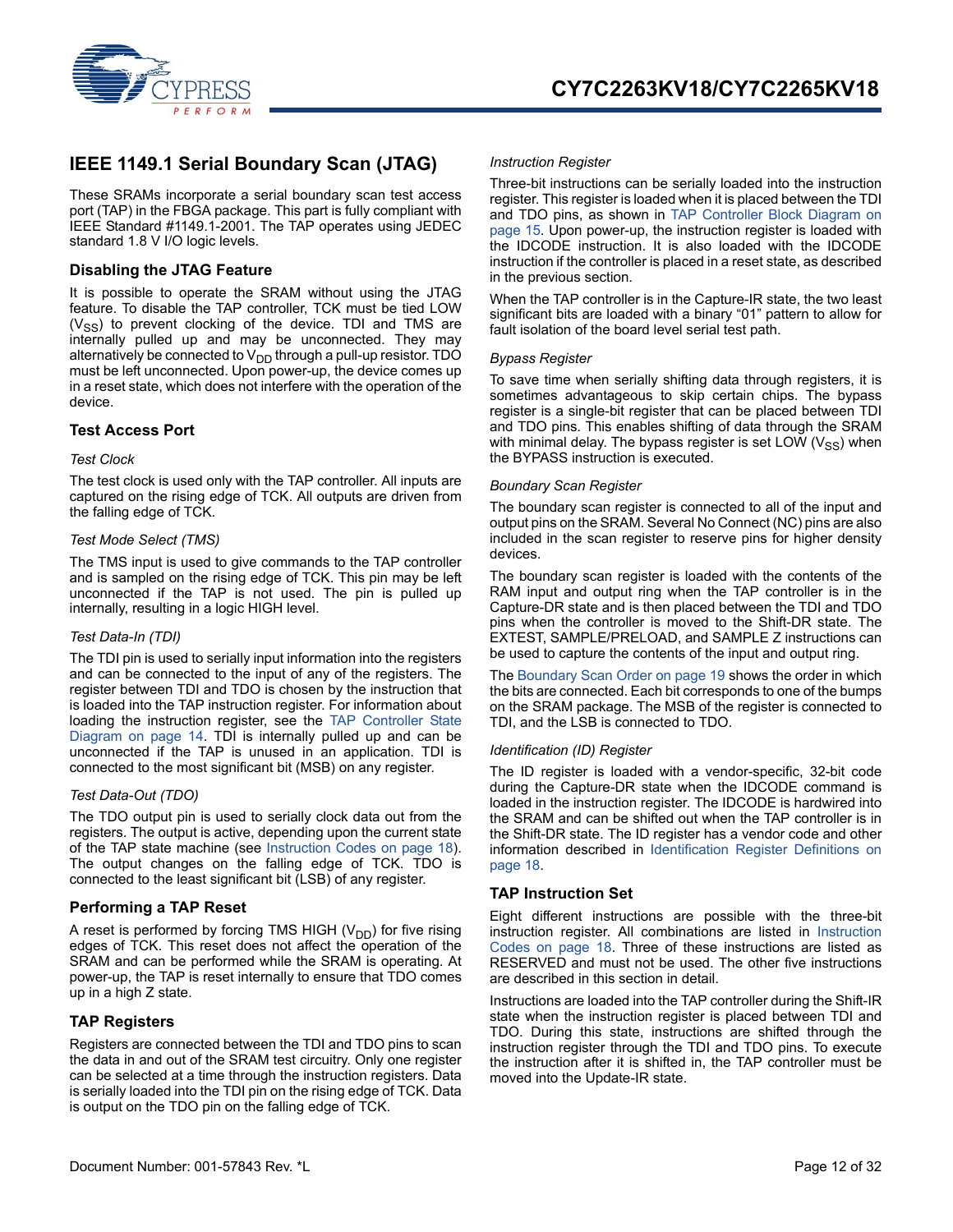

#### *IDCODE*

The IDCODE instruction loads a vendor-specific, 32-bit code into the instruction register. It also places the instruction register between the TDI and TDO pins and shifts the IDCODE out of the device when the TAP controller enters the Shift-DR state. The IDCODE instruction is loaded into the instruction register at power up or whenever the TAP controller is supplied a Test-Logic-Reset state.

#### *SAMPLE Z*

The SAMPLE Z instruction connects the boundary scan register between the TDI and TDO pins when the TAP controller is in a Shift-DR state. The SAMPLE Z command puts the output bus into a high Z state until the next command is supplied during the Update IR state.

#### *SAMPLE/PRELOAD*

SAMPLE/PRELOAD is a 1149.1 mandatory instruction. When the SAMPLE/PRELOAD instructions are loaded into the instruction register and the TAP controller is in the Capture-DR state, a snapshot of data on the input and output pins is captured in the boundary scan register.

The user must be aware that the TAP controller clock can only operate at a frequency up to 20 MHz, while the SRAM clock operates more than an order of magnitude faster. Because there is a large difference in the clock frequencies, it is possible that during the Capture-DR state, an input or output undergoes a transition. The TAP may then try to capture a signal while in transition (metastable state). This does not harm the device, but there is no guarantee as to the value that is captured. Repeatable results may not be possible.

To guarantee that the boundary scan register captures the correct value of a signal, the SRAM signal must be stabilized long enough to meet the TAP controller's capture setup plus hold times ( $t_{CS}$  and  $t_{CH}$ ). The SRAM clock input might not be captured correctly if there is no way in a design to stop (or slow) the clock during a SAMPLE/PRELOAD instruction. If this is an issue, it is still possible to capture all other signals and simply ignore the value of the CK and CK captured in the boundary scan register.

After the data is captured, it is possible to shift out the data by putting the TAP into the Shift-DR state. This places the boundary scan register between the TDI and TDO pins.

PRELOAD places an initial data pattern at the latched parallel outputs of the boundary scan register cells before the selection of another boundary scan test operation.

The shifting of data for the SAMPLE and PRELOAD phases can occur concurrently when required, that is, while the data captured is shifted out, the preloaded data can be shifted in.

#### *BYPASS*

When the BYPASS instruction is loaded in the instruction register and the TAP is placed in a Shift-DR state, the bypass register is placed between the TDI and TDO pins. The advantage of the BYPASS instruction is that it shortens the boundary scan path when multiple devices are connected together on a board.

#### *EXTEST*

The EXTEST instruction drives the preloaded data out through the system output pins. This instruction also connects the boundary scan register for serial access between the TDI and TDO in the Shift-DR controller state.

#### *EXTEST OUTPUT BUS TRI-STATE*

IEEE Standard 1149.1 mandates that the TAP controller be able to put the output bus into a tri-state mode.

The boundary scan register has a special bit located at bit #108. When this scan cell, called the "extest output bus tri-state," is latched into the preload register during the Update-DR state in the TAP controller, it directly controls the state of the output (Q-bus) pins, when the EXTEST is entered as the current instruction. When HIGH, it enables the output buffers to drive the output bus. When LOW, this bit places the output bus into a high Z condition.

This bit can be set by entering the SAMPLE/PRELOAD or EXTEST command, and then shifting the desired bit into that cell, during the Shift-DR state. During Update-DR, the value loaded into that shift-register cell latches into the preload register. When the EXTEST instruction is entered, this bit directly controls the output Q-bus pins. Note that this bit is preset HIGH to enable the output when the device is powered up, and also when the TAP controller is in the Test-Logic-Reset state.

#### *Reserved*

These instructions are not implemented but are reserved for future use. Do not use these instructions.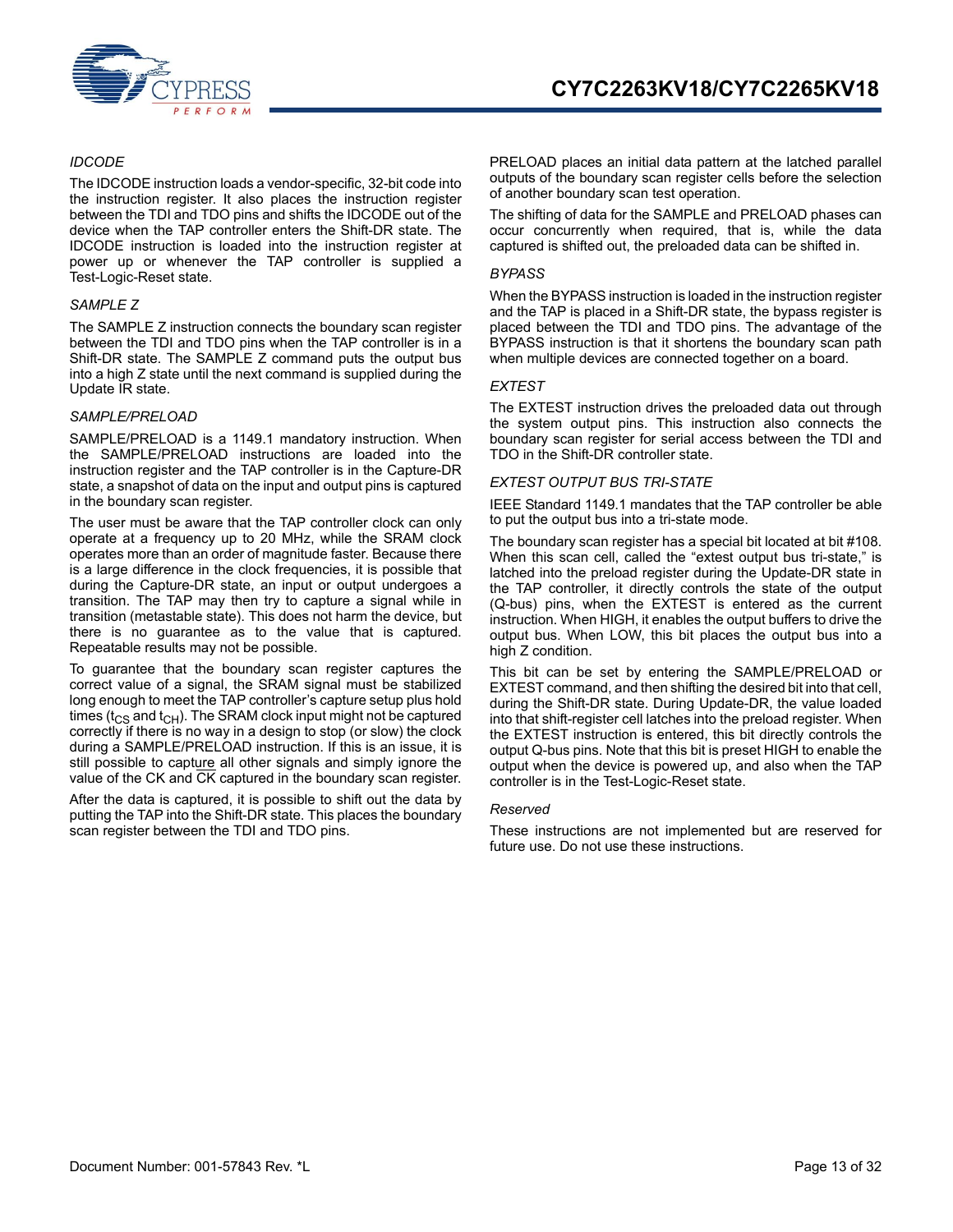

## <span id="page-13-0"></span>**TAP Controller State Diagram**

The state diagram for the TAP controller follows. [[16\]](#page-13-1)

<span id="page-13-1"></span>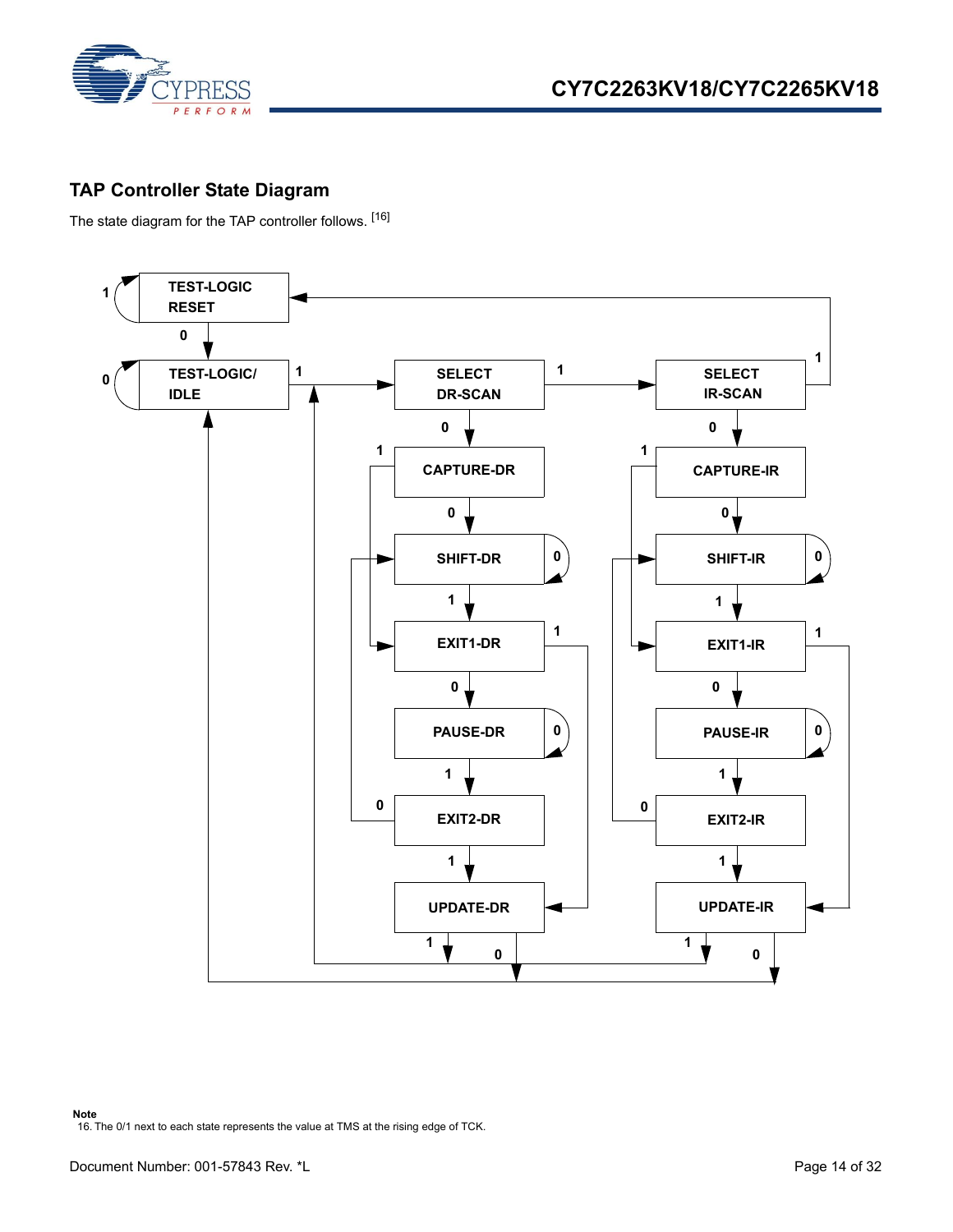

### <span id="page-14-0"></span>**TAP Controller Block Diagram**



### <span id="page-14-1"></span>**TAP Electrical Characteristics**

Over the Operating Range

| Parameter <sup>[17, 18, 19]</sup> | <b>Description</b>            | <b>Test Conditions</b>   | Min                  | <b>Max</b>            | <b>Unit</b> |
|-----------------------------------|-------------------------------|--------------------------|----------------------|-----------------------|-------------|
| V <sub>OH1</sub>                  | Output HIGH voltage           | $I_{OH} = -2.0$ mA       | 1.4                  |                       | v           |
| V <sub>OH2</sub>                  | Output HIGH voltage           | $I_{OH} = -100 \mu A$    | 1.6                  |                       | V           |
| $V_{OL1}$                         | Output LOW voltage            | $I_{OL}$ = 2.0 mA        |                      | 0.4                   | v           |
| V <sub>OL2</sub>                  | Output LOW voltage            | $I_{OL}$ = 100 $\mu$ A   |                      | 0.2                   | $\vee$      |
| V <sub>IH</sub>                   | Input HIGH voltage            |                          | $0.65 \times V_{DD}$ | $V_{DD}$ + 0.3        | $\vee$      |
| $V_{IL}$                          | Input LOW voltage             |                          | $-0.3$               | $10.35 \times V_{DD}$ | $\vee$      |
| $I_X$                             | Input and output load current | $GND \le V_1 \le V_{DD}$ | $-5$                 | 5                     | μA          |

- <span id="page-14-2"></span>17. These characteristics pertain to the TAP inputs (TMS, TCK, TDI and TDO). Parallel load levels are specified in the [Electrical Characteristics on page 21.](#page-20-3)
- <span id="page-14-3"></span>18. Overshoot: V<sub>IH(AC)</sub> ≤ V<sub>DDQ</sub> + 0.35 V (Pulse width less than t<sub>CYC</sub>/2), Undershoot: V<sub>IL(AC)</sub> ≥ -0.3 V (Pulse width less than t<sub>CYC</sub>/2).<br>19. All voltage referenced to ground.

<span id="page-14-4"></span>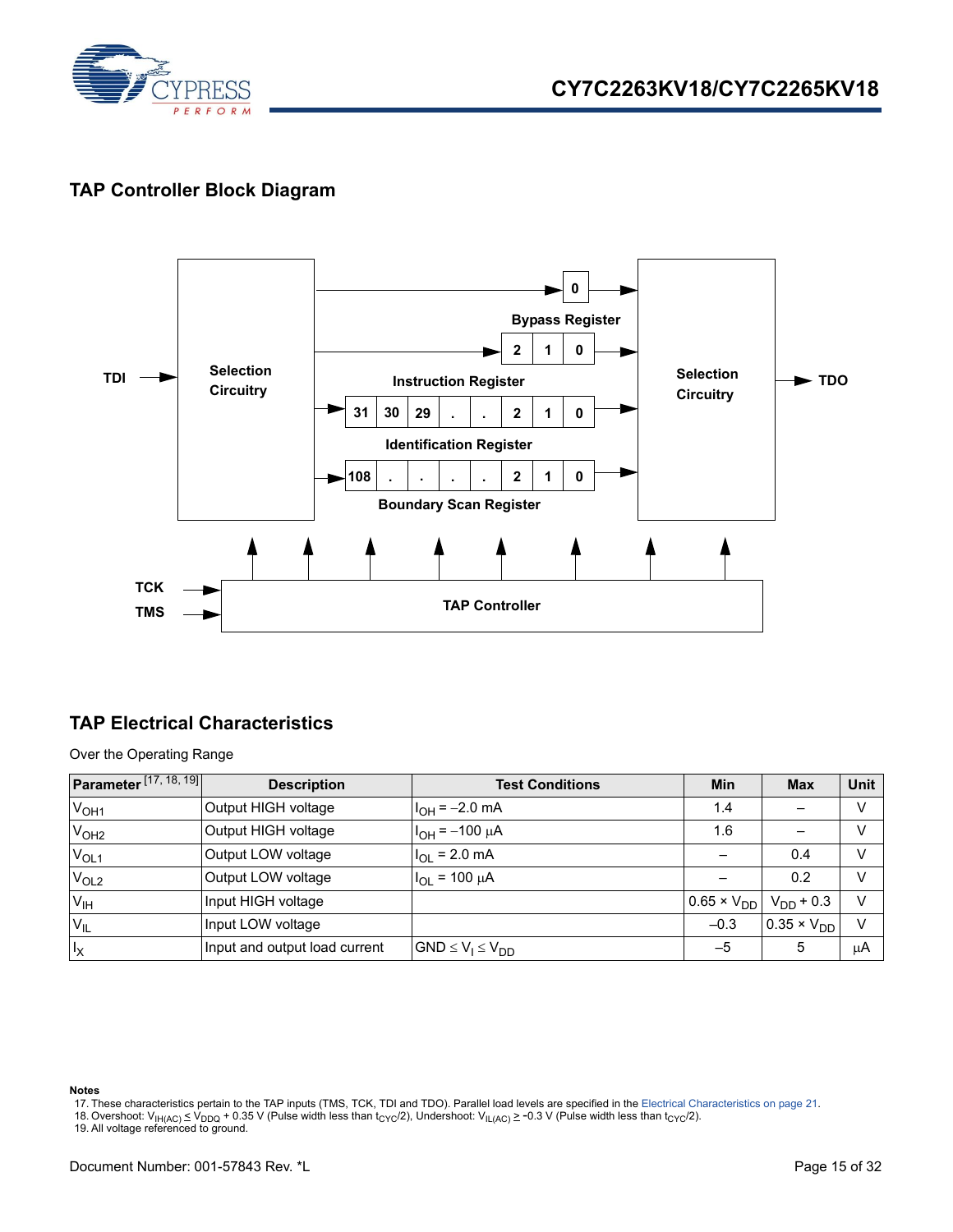

## <span id="page-15-0"></span>**TAP AC Switching Characteristics**

Over the Operating Range

| Parameter <sup>[20, 21]</sup> | <b>Description</b>            | Min | <b>Max</b> | Unit       |
|-------------------------------|-------------------------------|-----|------------|------------|
| t <sub>TCYC</sub>             | TCK clock cycle time          | 50  |            | ns         |
| $t_{\text{TF}}$               | <b>TCK clock frequency</b>    |     | 20         | <b>MHz</b> |
| $t_{TH}$                      | <b>TCK clock HIGH</b>         | 20  |            | ns         |
| $t_{TL}$                      | <b>TCK clock LOW</b>          | 20  |            | ns         |
| <b>Setup Times</b>            |                               |     |            |            |
| t <sub>TMSS</sub>             | TMS set-up to TCK clock rise  | 5   |            | ns         |
| t <sub>TDIS</sub>             | TDI set-up to TCK clock rise  | 5   |            | ns         |
| $t_{\text{CS}}$               | Capture set-up to TCK rise    | 5   |            | ns         |
| <b>Hold Times</b>             |                               |     |            |            |
| t <sub>TMSH</sub>             | TMS hold after TCK clock rise | 5   |            | ns         |
| <sup>t</sup> TDIH             | TDI hold after clock rise     | 5   |            | ns         |
| $t_{CH}$                      | Capture hold after clock rise | 5   |            | ns         |
| <b>Output Times</b>           |                               |     |            |            |
| t <sub>TDOV</sub>             | TCK clock LOW to TDO valid    |     | 10         | ns         |
| <sup>t</sup> TDOX             | TCK clock LOW to TDO invalid  | 0   |            | ns         |

**Notes**

<span id="page-15-1"></span>20.  $t_{\rm CS}$  and  $t_{\rm CH}$  refer to the set-up and hold time requirements of latching data from the boundary scan register.

<span id="page-15-2"></span>21. Test conditions are specified using the load in TAP AC Test Conditions. t<sub>R</sub>/t<sub>F</sub> = 1 ns.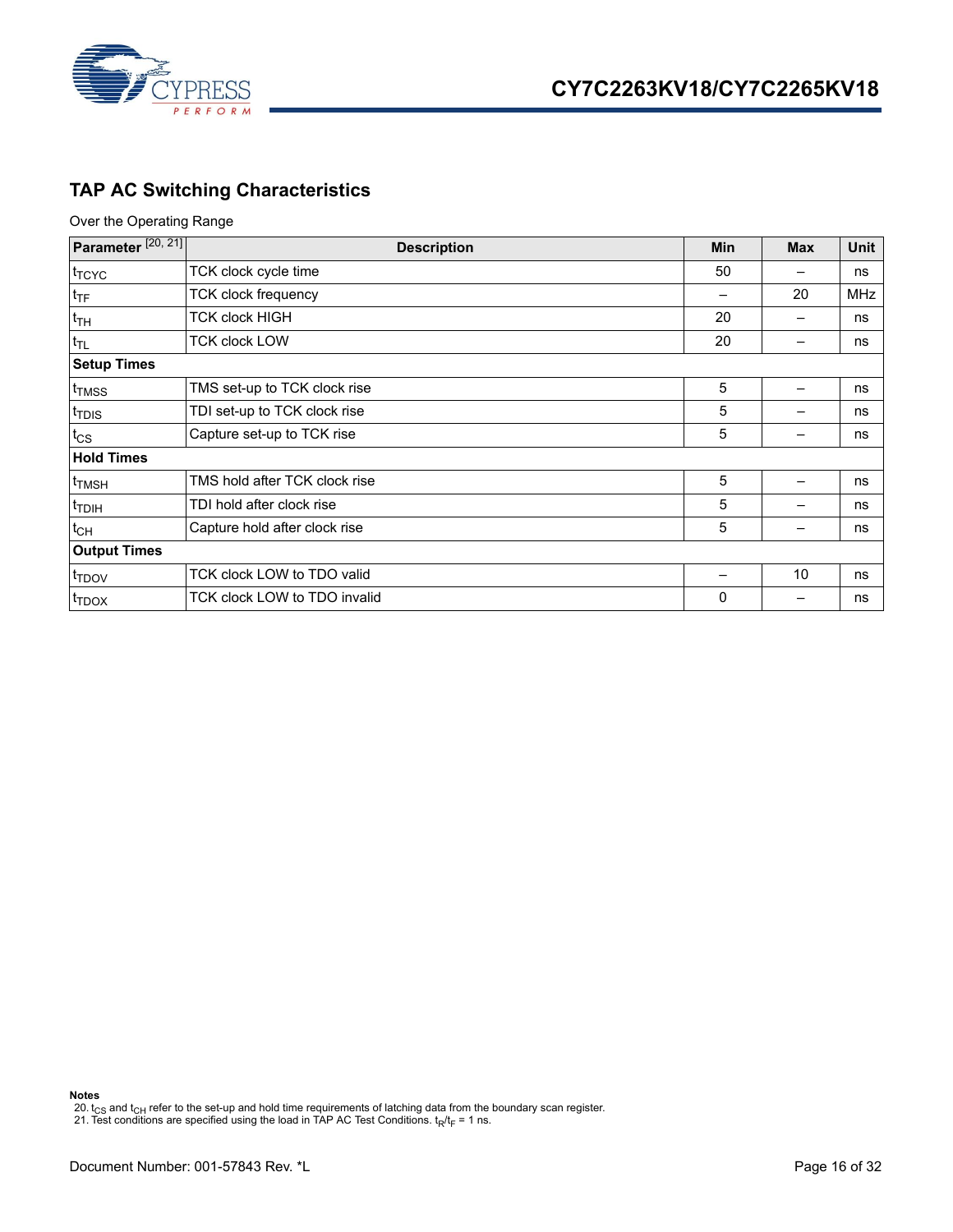

### <span id="page-16-0"></span>**TAP Timing and Test Conditions**

<span id="page-16-1"></span>[Figure 3](#page-16-1) shows the TAP timing and test conditions. [[22\]](#page-16-2)



<span id="page-16-2"></span>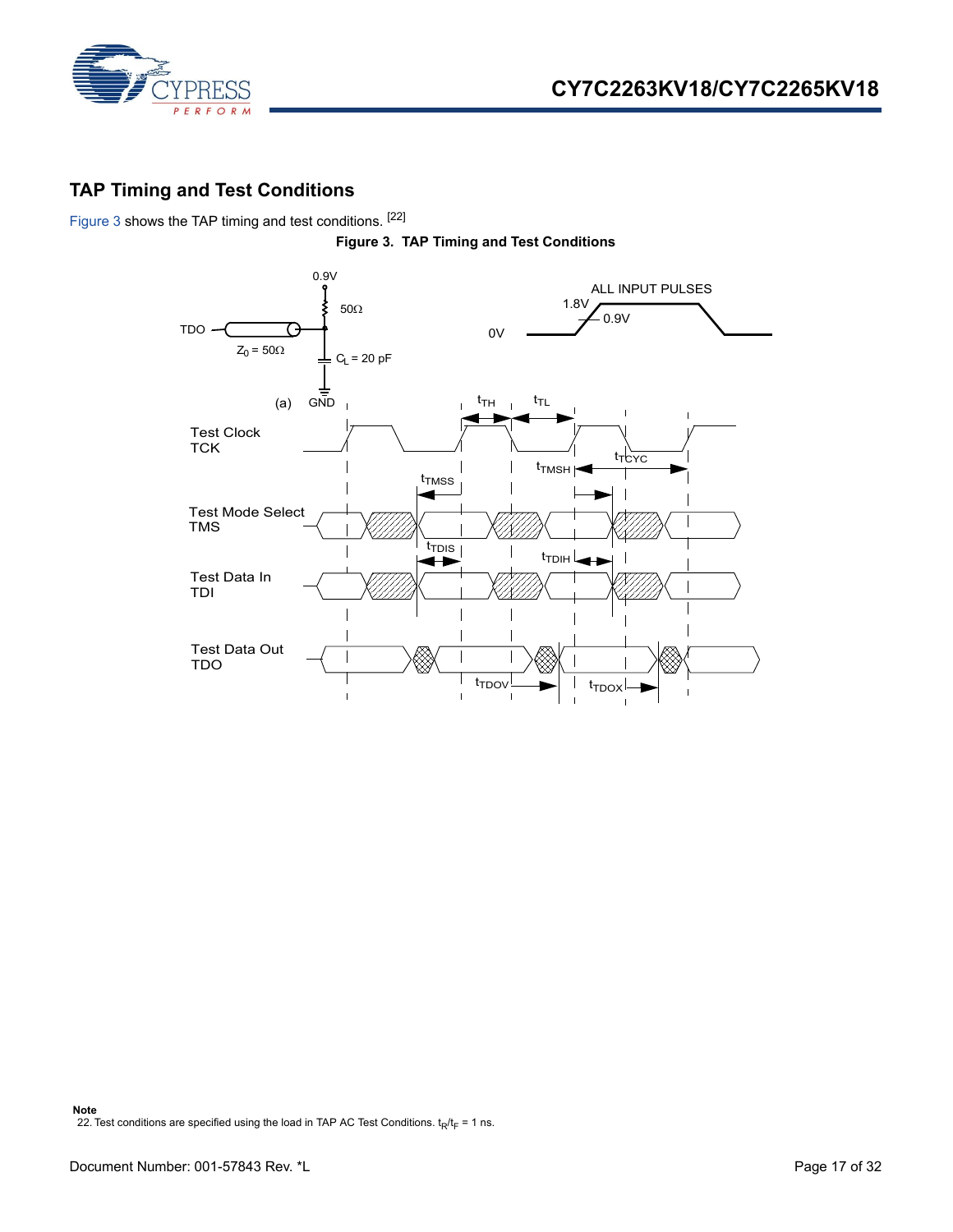

# <span id="page-17-0"></span>**Identification Register Definitions**

| <b>Instruction Field</b>  |                   | Value             | <b>Description</b>                              |  |
|---------------------------|-------------------|-------------------|-------------------------------------------------|--|
|                           | CY7C2263KV18      | CY7C2265KV18      |                                                 |  |
| Revision number (31:29)   | 000               | 000               | Version number.                                 |  |
| Cypress device ID (28:12) | 11010010001010111 | 11010010001100111 | Defines the type of SRAM.                       |  |
| Cypress JEDEC ID (11:1)   | 00000110100       | 00000110100       | Allows unique identification of SRAM<br>vendor. |  |
| ID register presence (0)  |                   |                   | Indicates the presence of an ID register.       |  |

## <span id="page-17-1"></span>**Scan Register Sizes**

| <b>Register Name</b> | <b>Bit Size</b> |
|----------------------|-----------------|
| Instruction          |                 |
| <b>Bypass</b>        |                 |
| lid                  | 32              |
| Boundary scan        | 109             |

### <span id="page-17-2"></span>**Instruction Codes**

| <b>Instruction</b> | Code | <b>Description</b>                                                                                                                                  |
|--------------------|------|-----------------------------------------------------------------------------------------------------------------------------------------------------|
| <b>IEXTEST</b>     | 000  | Captures the input and output ring contents.                                                                                                        |
| <b>IDCODE</b>      | 001  | Loads the ID register with the vendor ID code and places the register between TDI and TDO.<br>This operation does not affect SRAM operation.        |
| SAMPLE Z           | 010  | Captures the input and output contents. Places the boundary scan register between TDI and<br>TDO. Forces all SRAM output drivers to a high Z state. |
| <b>RESERVED</b>    | 011  | Do Not Use: This instruction is reserved for future use.                                                                                            |
| SAMPLE/PRELOAD     | 100  | Captures the input and output ring contents. Places the boundary scan register between TDI<br>and TDO. Does not affect the SRAM operation.          |
| <b>RESERVED</b>    | 101  | Do Not Use: This instruction is reserved for future use.                                                                                            |
| <b>RESERVED</b>    | 110  | Do Not Use: This instruction is reserved for future use.                                                                                            |
| <b>BYPASS</b>      | 111  | Places the bypass register between TDI and TDO. This operation does not affect SRAM<br>operation.                                                   |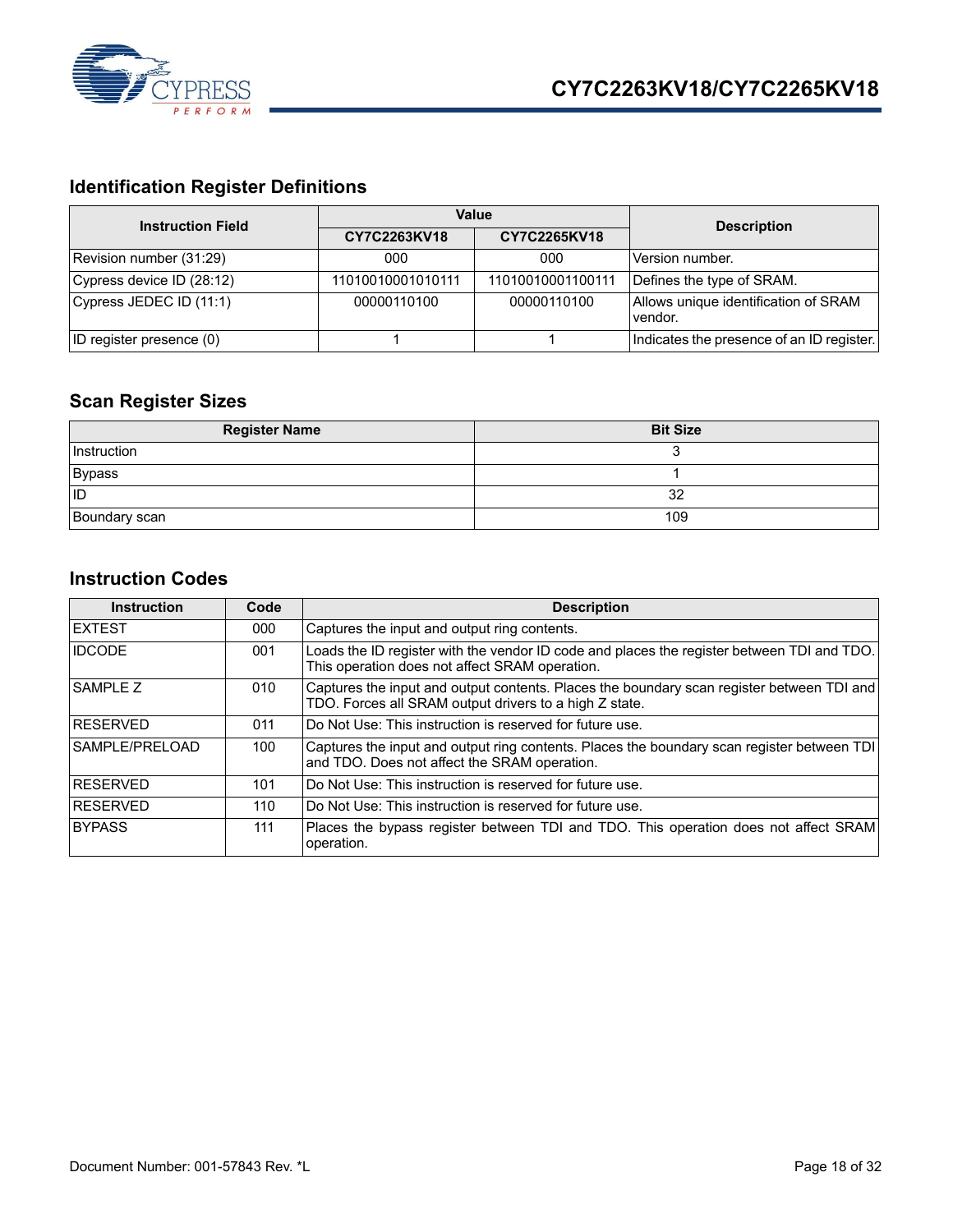



# <span id="page-18-0"></span>**Boundary Scan Order**

| Bit#            | <b>Bump ID</b> | Bit#            | <b>Bump ID</b> | Bit#            | <b>Bump ID</b> | Bit# | <b>Bump ID</b>  |
|-----------------|----------------|-----------------|----------------|-----------------|----------------|------|-----------------|
| 0               | 6R             | 28              | 10G            | 56              | 6A             | 84   | 1J              |
| $\mathbf 1$     | 6P             | 29              | $9\mathrm{G}$  | 57              | 5B             | 85   | 2J              |
| $\overline{2}$  | 6N             | 30              | 11F            | 58              | 5A             | 86   | 3K              |
| $\overline{3}$  | 7P             | 31              | 11G            | 59              | 4A             | 87   | 3J              |
| $\overline{4}$  | 7N             | 32              | 9F             | 60              | 5C             | 88   | 2K              |
| $\overline{5}$  | 7R             | 33              | <b>10F</b>     | 61              | 4B             | 89   | 1K              |
| $\overline{6}$  | 8R             | 34              | 11E            | 62              | 3A             | 90   | $\overline{2L}$ |
| $\overline{7}$  | 8P             | 35              | 10E            | 63              | 2A             | 91   | 3L              |
| 8               | 9R             | $\overline{36}$ | 10D            | 64              | 1A             | 92   | 1M              |
| $\overline{9}$  | 11P            | $\overline{37}$ | 9E             | 65              | 2B             | 93   | 1L              |
| $10$            | <b>10P</b>     | 38              | 10C            | 66              | 3B             | 94   | 3N              |
| 11              | <b>10N</b>     | 39              | 11D            | 67              | 1C             | 95   | 3M              |
| 12              | 9P             | 40              | 9C             | 68              | 1B             | 96   | 1 <sub>N</sub>  |
| 13              | <b>10M</b>     | 41              | 9D             | 69              | 3D             | 97   | 2M              |
| 14              | 11N            | 42              | 11B            | 70              | $3\mathrm{C}$  | 98   | 3P              |
| 15              | <b>9M</b>      | 43              | 11C            | 71              | 1D             | 99   | 2N              |
| 16              | 9N             | 44              | <b>9B</b>      | 72              | 2C             | 100  | 2P              |
| $\overline{17}$ | 11L            | 45              | 10B            | $\overline{73}$ | 3E             | 101  | 1P              |
| 18              | <b>11M</b>     | 46              | <b>11A</b>     | 74              | 2D             | 102  | 3R              |
| 19              | 9L             | 47              | 10A            | 75              | 2E             | 103  | 4R              |
| 20              | 10L            | 48              | <b>9A</b>      | 76              | 1E             | 104  | 4P              |
| 21              | 11K            | 49              | 8B             | 77              | 2F             | 105  | 5P              |
| 22              | 10K            | 50              | 7C             | 78              | 3F             | 106  | 5N              |
| 23              | 9J             | 51              | 6C             | 79              | 1G             | 107  | 5R              |
| 24              | $9K$           | 52              | 8A             | 80              | 1F             | 108  | Internal        |
| $\overline{25}$ | 10J            | 53              | 7A             | 81              | 3G             |      |                 |
| 26              | 11J            | 54              | 7B             | 82              | 2G             |      |                 |
| $\overline{27}$ | 11H            | 55              | 6B             | 83              | 1H             |      |                 |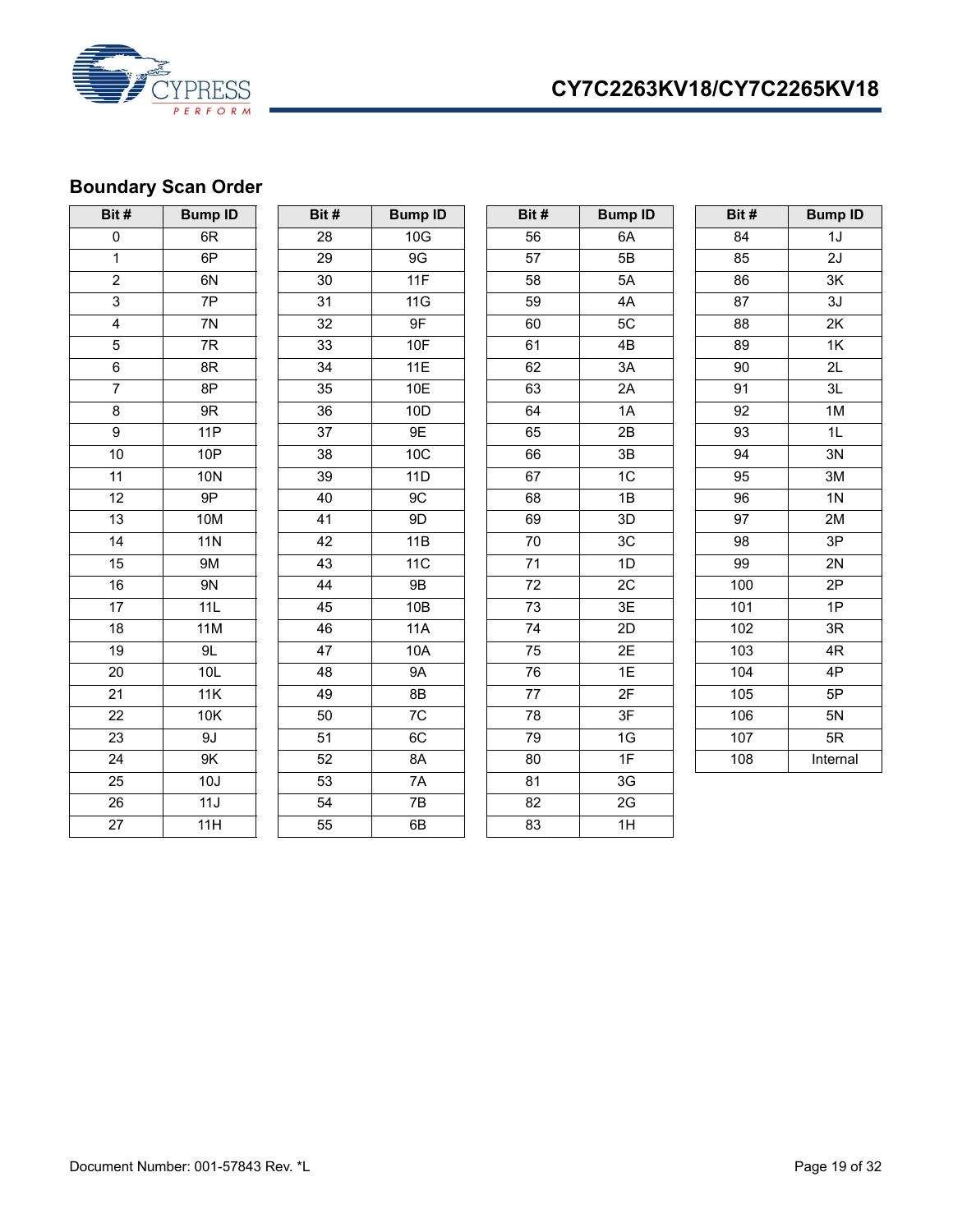

### <span id="page-19-0"></span>**Power Up Sequence in QDR II+ SRAM**

QDR II+ SRAMs must be powered up and initialized in a predefined manner to prevent undefined operations.

#### <span id="page-19-1"></span>**Power Up Sequence**

- Apply power and drive DOFF either HIGH or LOW (all other inputs can be HIGH or LOW).
	- $\Box$  Apply V<sub>DD</sub> before V<sub>DDQ</sub>.
	- □ Apply V<sub>DDQ</sub> before V<sub>REF</sub> or at the same time as V<sub>REF</sub>. ❐ Drive DOFF HIGH.
- **Provide stable DOFF** (HIGH), power and clock  $(K, \overline{K})$  for 20  $\mu s$ to lock the PLL.

#### <span id="page-19-2"></span>**PLL Constraints**

- PLL uses K clock as its synchronizing input. The input must have low phase jitter, which is specified as  $t_{\text{KC Var}}$ .
- The PLL functions at frequencies down to 120 MHz.
- If the input clock is unstable and the PLL is enabled, then the PLL may lock onto an incorrect frequency, causing unstable SRAM behavior. To avoid this, provide 20  $\mu$ s of stable clock to relock to the desired clock frequency.



### **Figure 4. Power Up Waveforms**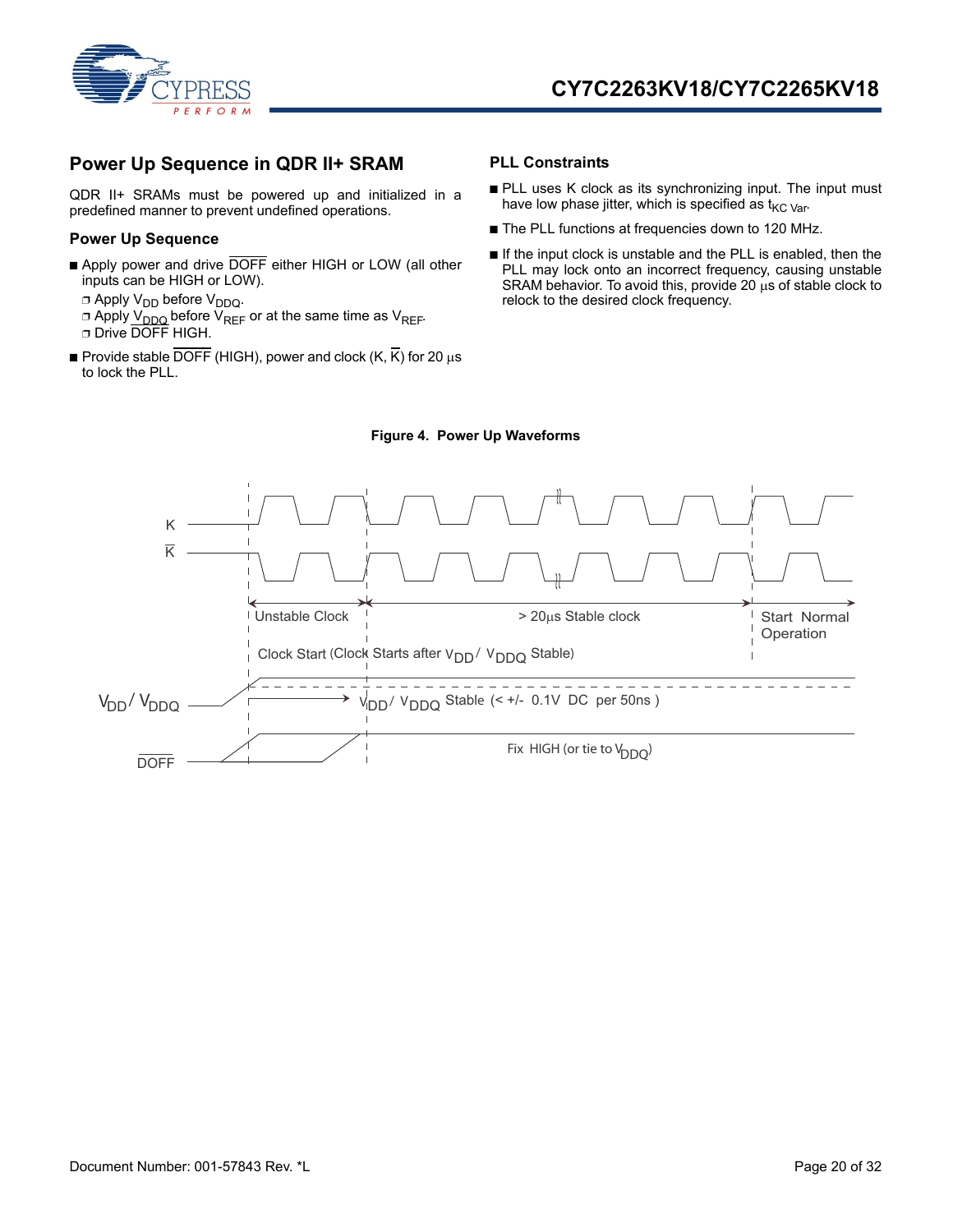

### <span id="page-20-0"></span>**Maximum Ratings**

Exceeding maximum ratings may impair the useful life of the device. These user guidelines are not tested.

| Ambient temperature                                               |  |
|-------------------------------------------------------------------|--|
| Supply voltage on $V_{DD}$ relative to GND -0.5 V to +2.9 V       |  |
| Supply voltage on $V_{DDQ}$ relative to GND  -0.5 V to + $V_{DD}$ |  |
| DC applied to outputs in high Z  -0.5 V to $V_{DDQ}$ + 0.3 V      |  |
|                                                                   |  |
|                                                                   |  |
| Static discharge voltage                                          |  |
|                                                                   |  |
|                                                                   |  |

### <span id="page-20-1"></span>**Operating Range**

| Range      | <b>Ambient</b><br>Temperature $(T_A)$ | $V_{DD}$ <sup>[24]</sup> | $V_{DDQ}$ <sup>[24]</sup> |
|------------|---------------------------------------|--------------------------|---------------------------|
| Commercial | 0 °C to +70 $\degree$ C               | $1.8 \pm 0.1$ V          | 1.4 V to                  |
| Industrial | $-40$ °C to +85 °C                    |                          | V <sub>DD</sub>           |

### <span id="page-20-2"></span>**Neutron Soft Error Immunity**

| <b>Parameter</b> | <b>Description</b>                                                        | <b>Test</b><br><b>Conditions</b> | <b>Typ</b> | $Max^*$ | Unit        |
|------------------|---------------------------------------------------------------------------|----------------------------------|------------|---------|-------------|
| <b>LSBU</b>      | Logical<br>single-bit<br>upsets                                           | 25 °C                            | 197        | 216     | FIT/<br>Mb  |
| <b>LMBU</b>      | Logical<br>multi-bit<br>upsets                                            | 25 °C                            | 0          | 0.01    | FIT/<br>Mb  |
| <b>SEL</b>       | Single event<br>latch-up                                                  | 85 °C                            | 0          | 0.1     | FIT/<br>Dev |
|                  | * No LMBU or SEL events occurred during testing: this column represents a |                                  |            |         |             |

\* *No LMBU or SEL events occurred during testing*; this column represents a<br>statistical <sub>X</sub>\*, 95% confidence limit calculation. For more details refer to Application<br>Note AN 54908 "Accelerated Neutron SER Testing and Calcu [Failure Rates"](http://www.cypress.com/?docID=18149)

### <span id="page-20-3"></span>**Electrical Characteristics**

Over the Operating Range

### <span id="page-20-4"></span>**DC Electrical Characteristics**

Over the Operating Range

| Parameter <sup>[25]</sup> | <b>Description</b>           | <b>Test Conditions</b>                      | <b>Min</b>         | <b>Typ</b>               | <b>Max</b>         | <b>Unit</b> |
|---------------------------|------------------------------|---------------------------------------------|--------------------|--------------------------|--------------------|-------------|
| $V_{DD}$                  | Power supply voltage         |                                             | 1.7                | 1.8                      | 1.9                | V           |
| <b>V<sub>DDQ</sub></b>    | I/O supply voltage           |                                             | 1.4                | 1.5                      | $V_{DD}$           | V           |
| $V_{OH}$                  | Output HIGH voltage          | Note 26                                     | $V_{DDQ}/2 - 0.12$ | —                        | $V_{DDQ}/2 + 0.12$ | $\vee$      |
| $V_{OL}$                  | Output LOW voltage           | Note 27                                     | $V_{DDQ}/2 - 0.12$ | —                        | $V_{DDO}/2 + 0.12$ | $\vee$      |
| $V_{OH(LOW)}$             | Output HIGH voltage          | $I_{OH}$ = -0.1 mA, nominal impedance       | $V_{DDQ}$ – 0.2    |                          | V <sub>DDQ</sub>   | V           |
| $V_{OL(LOW)}$             | Output LOW voltage           | $I_{OL}$ = 0.1 mA, nominal impedance        | $V_{SS}$           |                          | 0.2                | V           |
| V <sub>IH</sub>           | Input HIGH voltage           |                                             | $V_{REF}$ + 0.1    | -                        | $V_{DDQ}$ + 0.15   | V           |
| $V_{IL}$                  | Input LOW voltage            |                                             | $-0.15$            | $\overline{\phantom{m}}$ | $V_{REF}$ – 0.1    | V           |
| $I_X$                     | Input leakage current        | $GND \leq V_1 \leq V_{DDQ}$                 | $-2$               | —                        | $\overline{2}$     | μA          |
| $I_{OZ}$                  | Output leakage current       | $GND \leq V_1 \leq V_{DDQ}$ output disabled | $-2$               | -                        | 2                  | μA          |
| <b>V<sub>REF</sub></b>    | Input reference voltage [28] | Typical value = $0.75$ V                    | 0.68               | 0.75                     | 0.95               | v           |

#### **Notes**

<span id="page-20-6"></span>23. Overshoot: V<sub>IH(AC)</sub> ≤ V<sub>DDQ</sub> + 0.35 V (Pulse width less than t<sub>CYC</sub>/2), Undershoot: V<sub>IL(AC)</sub> ≥ −0.3 V (Pulse width less than t<sub>CYC</sub>/2).<br>24. Power-up: Assumes a linear ramp from 0 V to V<sub>DD(min)</sub> within 200 ms. Durin

<span id="page-20-5"></span>

<span id="page-20-7"></span>25. All voltage referenced to ground.

- <span id="page-20-8"></span>26. Output are impedance controlled. I<sub>OH</sub> =  $-(\mathsf{V}_{\mathsf{DDQ}}/2) / (\mathsf{RQ}/5)$  for values of 175  $\Omega$  ≤ RQ ≤ 350  $\Omega$ .<br>27. Output are impedance controlled. I<sub>OL</sub> = (V<sub>DDQ</sub>/2)/(RQ/5) for values of 175  $\Omega$  ≤ RQ ≤ 350  $\Omega$ .
- <span id="page-20-9"></span>
- <span id="page-20-10"></span>28. V<sub>REF(min)</sub> = 0.68 V or 0.46 V<sub>DDQ</sub>, whichever is larger, V<sub>REF(max)</sub> = 0.95 V or 0.54 V<sub>DDQ</sub>, whichever is smaller.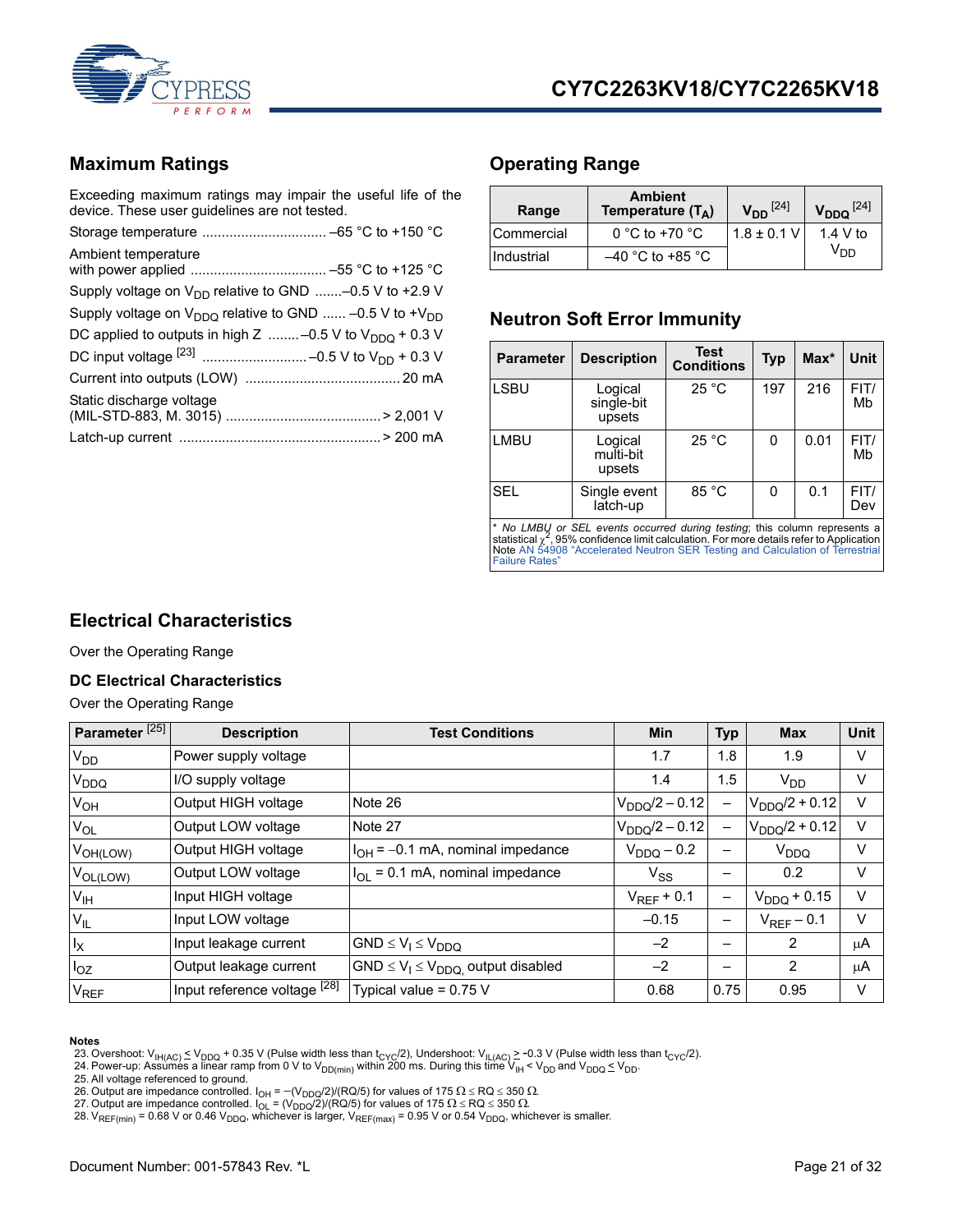

### **Electrical Characteristics** *(continued)*

Over the Operating Range

### **DC Electrical Characteristics** *(continued)*

Over the Operating Range

<span id="page-21-0"></span>

| Parameter <sup>[25]</sup> | <b>Description</b>        | <b>Test Conditions</b>                                                                                                                   | Min              | <b>Typ</b> | <b>Max</b> | <b>Unit</b>              |      |    |
|---------------------------|---------------------------|------------------------------------------------------------------------------------------------------------------------------------------|------------------|------------|------------|--------------------------|------|----|
| $I_{DD}$ <sup>[29]</sup>  | $V_{DD}$ operating supply | $V_{DD}$ = Max, $I_{OUT}$ = 0 mA, [550 MHz] (× 18)]<br>$f = f_{MAX} = 1/\overline{t_{CYC}}$                                              |                  |            |            | -                        | 850  | mA |
|                           |                           |                                                                                                                                          |                  | (x 36)     |            |                          | 1210 |    |
|                           |                           |                                                                                                                                          | 450 MHz (× 18)   |            |            | —                        | 720  | mA |
|                           |                           |                                                                                                                                          |                  | (x 36)     |            | $\overline{\phantom{0}}$ | 1020 |    |
|                           |                           |                                                                                                                                          | 400 MHz $(x 36)$ |            |            | -                        | 920  |    |
| $I_{SB1}$                 | Automatic power-down      | Max $V_{DD}$ ,<br>both ports deselected.<br>$V_{IN} \geq V_{IH}$ or $V_{IN} \leq V_{IL}$ ,<br>$f = f_{MAX} = 1/t_{CYC}$<br>inputs static | 550 MHz $(x 18)$ |            |            | -                        | 360  | mA |
|                           | current                   |                                                                                                                                          |                  | (x 36)     |            | -                        | 360  | mA |
|                           |                           |                                                                                                                                          | 450 MHz (× 18)   |            |            | $\overline{\phantom{0}}$ | 330  | mA |
|                           |                           |                                                                                                                                          |                  | (x 36)     |            | -                        | 330  | mA |
|                           |                           |                                                                                                                                          | 400 MHz $(x 36)$ |            |            | $\overline{\phantom{0}}$ | 310  |    |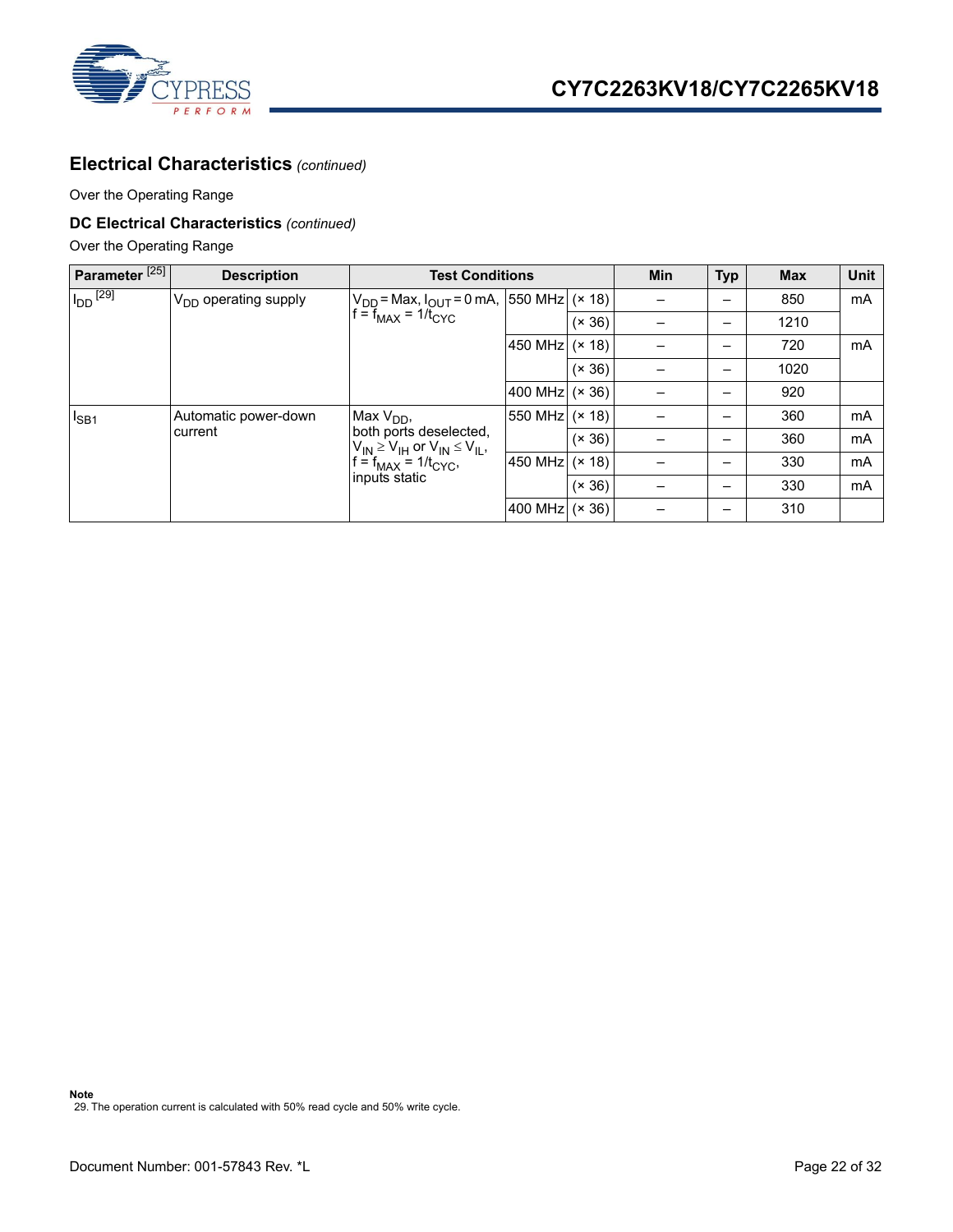

### <span id="page-22-0"></span>**AC Electrical Characteristics**

Over the Operating Range

| Parameter <sup>[30]</sup> | <b>Description</b> | <b>Test Conditions</b> | Min                        | <b>Typ</b> | <b>Max</b>      | Unit |
|---------------------------|--------------------|------------------------|----------------------------|------------|-----------------|------|
| $V_{\text{IH}}$           | Input HIGH voltage |                        | $+0.2$<br>$V_{\text{RFF}}$ | -          | $+0.24$<br>YDDO |      |
| $V_{IL}$                  | Input LOW voltage  |                        | $-0.24$                    | -          | $-0.2$<br>'REF  |      |

### <span id="page-22-1"></span>**Capacitance**

| Parameter <sup>[31]</sup> | <b>Description</b> | <b>Test Conditions</b>                                        | <b>Max</b> | Unit |
|---------------------------|--------------------|---------------------------------------------------------------|------------|------|
| $C_{IN}$                  | Input capacitance  | $T_A$ = 25 °C, f = 1 MHz, $V_{DD}$ = 1.8 V, $V_{DDO}$ = 1.5 V |            | рF   |
| $\sim$<br>ັ∿ດ             | Output capacitance |                                                               |            | рF   |

### <span id="page-22-2"></span>**Thermal Resistance**

| Parameter <sup>[31]</sup> | <b>Description</b>                          | <b>Test Conditions</b>                                                  | 165-ball FBGA<br>Package | Unit          |
|---------------------------|---------------------------------------------|-------------------------------------------------------------------------|--------------------------|---------------|
| $\Theta_{JA}$ (0 m/s)     | Thermal resistance<br>(junction to ambient) | Socketed on a 170 x 220 x 2.35 mm, eight-layer printed circuit<br>board | 16.72                    | $\degree$ C/W |
| $\Theta_{JA}$ (1 m/s)     |                                             |                                                                         | 15.67                    | $\degree$ C/W |
| $\Theta_{JA}$ (3 m/s)     |                                             |                                                                         | 14.92                    | $\degree$ C/W |
| $\Theta$ JB               | Thermal resistance<br>(junction to board)   |                                                                         | 13.67                    | $\degree$ C/W |
| $\Theta$ JC               | Thermal resistance<br>(junction to case)    |                                                                         | 4.54                     | $\degree$ C/W |

### <span id="page-22-6"></span><span id="page-22-3"></span>**AC Test Loads and Waveforms**





- <span id="page-22-7"></span>
- <span id="page-22-5"></span><span id="page-22-4"></span>
- 30. Overshoot: V<sub>IH(AC)</sub>  $\leq$  V<sub>DDQ</sub> + 0.35 V (Pulse width less than t<sub>CYC</sub>/2), Undershoot: V<sub>IL(AC)</sub>  $\geq$  -0.3 V (Pulse width less than t<sub>CYC</sub>/2).<br>31. Tested initially and after any design or process change that may af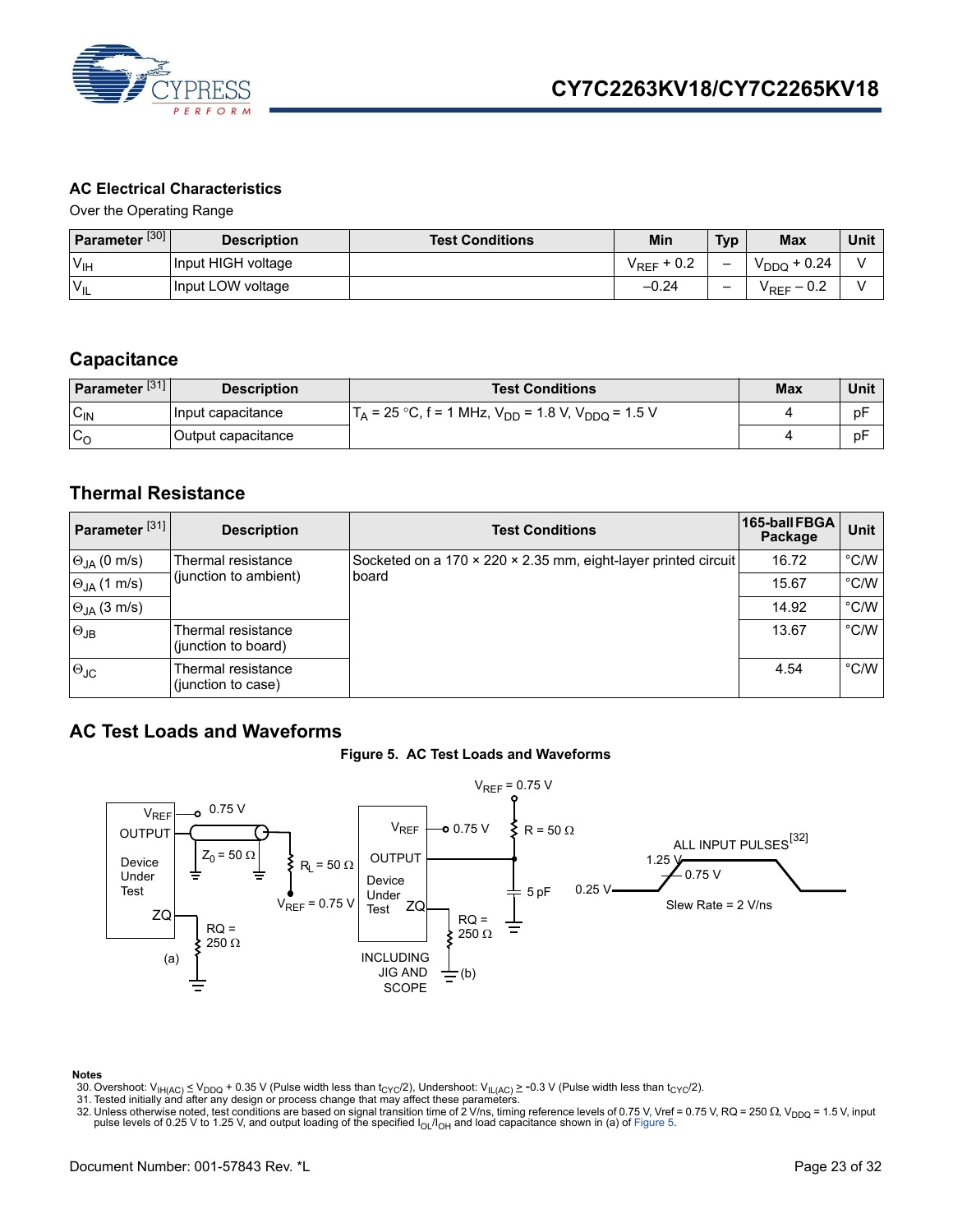

### <span id="page-23-0"></span>**Switching Characteristics**

#### Over the Operating Range

| Parameters [33, 34]                |                                |                                                                                                                                           |      | <b>550 MHz</b>           |            | <b>450 MHz</b> |      | <b>400 MHz</b> |      |
|------------------------------------|--------------------------------|-------------------------------------------------------------------------------------------------------------------------------------------|------|--------------------------|------------|----------------|------|----------------|------|
| <b>Cypress</b><br><b>Parameter</b> | Consortium<br><b>Parameter</b> | <b>Description</b>                                                                                                                        |      | <b>Max</b>               | <b>Min</b> | <b>Max</b>     | Min  | <b>Max</b>     | Unit |
| <i>E</i> POWER                     |                                | $V_{DD}$ (typical) to the first access $^{[35]}$                                                                                          | 1    |                          |            |                | 1    |                | ms   |
| $\mathfrak{t}_{\rm CYC}$           | <sup>t</sup> кнкн              | K clock cycle time                                                                                                                        | 1.81 | 8.4                      | 2.2        | 8.4            | 2.5  | 8.4            | ns   |
| $t_{\mathsf{KH}}$                  | <sup>I</sup> KHKL              | Input clock $(K/K)$ HIGH                                                                                                                  | 0.4  |                          | 0.4        |                | 0.4  |                | ns   |
| $t_{KL}$                           | t <sub>KLKH</sub>              | Input clock $(K/K)$ LOW                                                                                                                   | 0.4  |                          | 0.4        |                | 0.4  |                | ns   |
| t <sub>KHKH</sub>                  | <sup>Т</sup> КНКН              | K clock rise to $\overline{K}$ clock rise (rising edge to rising edge)                                                                    | 0.77 |                          | 0.94       |                | 1.06 |                | ns   |
| <b>Setup Times</b>                 |                                |                                                                                                                                           |      |                          |            |                |      |                |      |
| $t_{SA}$                           | t <sub>AVKH</sub>              | Address set-up to K clock rise                                                                                                            | 0.23 | -                        | 0.275      |                | 0.4  |                | ns   |
| $t_{SC}$                           | t <sub>IVKH</sub>              | Control set-up to K clock rise (RPS, WPS)                                                                                                 |      | $\overline{\phantom{0}}$ | 0.275      |                | 0.4  |                | ns   |
| t <sub>SCDDR</sub>                 | t <sub>IVKH</sub>              | Double data rate control set-up to clock (K/K) rise (BWS <sub>0</sub> ,<br>$\overline{BWS}_1$ , $\overline{BWS}_2$ , $\overline{BWS}_3$ ) |      |                          | 0.22       |                | 0.28 |                | ns   |
| $t_{SD}$                           | t <sub>DVKH</sub>              | $D_{[X:0]}$ set-up to clock (K/K) rise                                                                                                    | 0.18 |                          | 0.22       |                | 0.28 |                | ns   |
| <b>Hold Times</b>                  |                                |                                                                                                                                           |      |                          |            |                |      |                |      |
| $t_{HA}$                           | t <sub>KHAX</sub>              | 0.23<br>Address hold after K clock rise                                                                                                   |      | —                        | 0.275      |                | 0.4  |                | ns   |
| $t_{HC}$                           | $t_{\text{KHIX}}$              | Control hold after K clock rise (RPS, WPS)<br>0.23                                                                                        |      | —                        | 0.275      |                | 0.4  |                | ns   |
| t <sub>HCDDR</sub>                 | $t_{\text{KHIX}}$              | Double data rate control hold after clock $(K/K)$ rise<br>$(BWS_0, BWS_1, BWS_2, BWS_3)$                                                  | 0.18 |                          | 0.22       |                | 0.28 |                | ns   |
| $t_{HD}$                           | <sup>t</sup> KHDX              | $D_{[X:0]}$ hold after clock (K/K) rise                                                                                                   | 0.18 |                          | 0.22       |                | 0.28 |                | ns   |

<span id="page-23-2"></span>

<span id="page-23-1"></span><sup>33.</sup> Unless otherwise noted, test conditions are based on signal transition time of 2 V/ns, timing reference levels of 0.75 V, Vref = 0.75 V, RQ = 250  $\Omega$ , V<sub>DDQ</sub> = 1.5 V, input<br>pulse levels of 0.25 V to 1.25 V, and outpu

<span id="page-23-3"></span>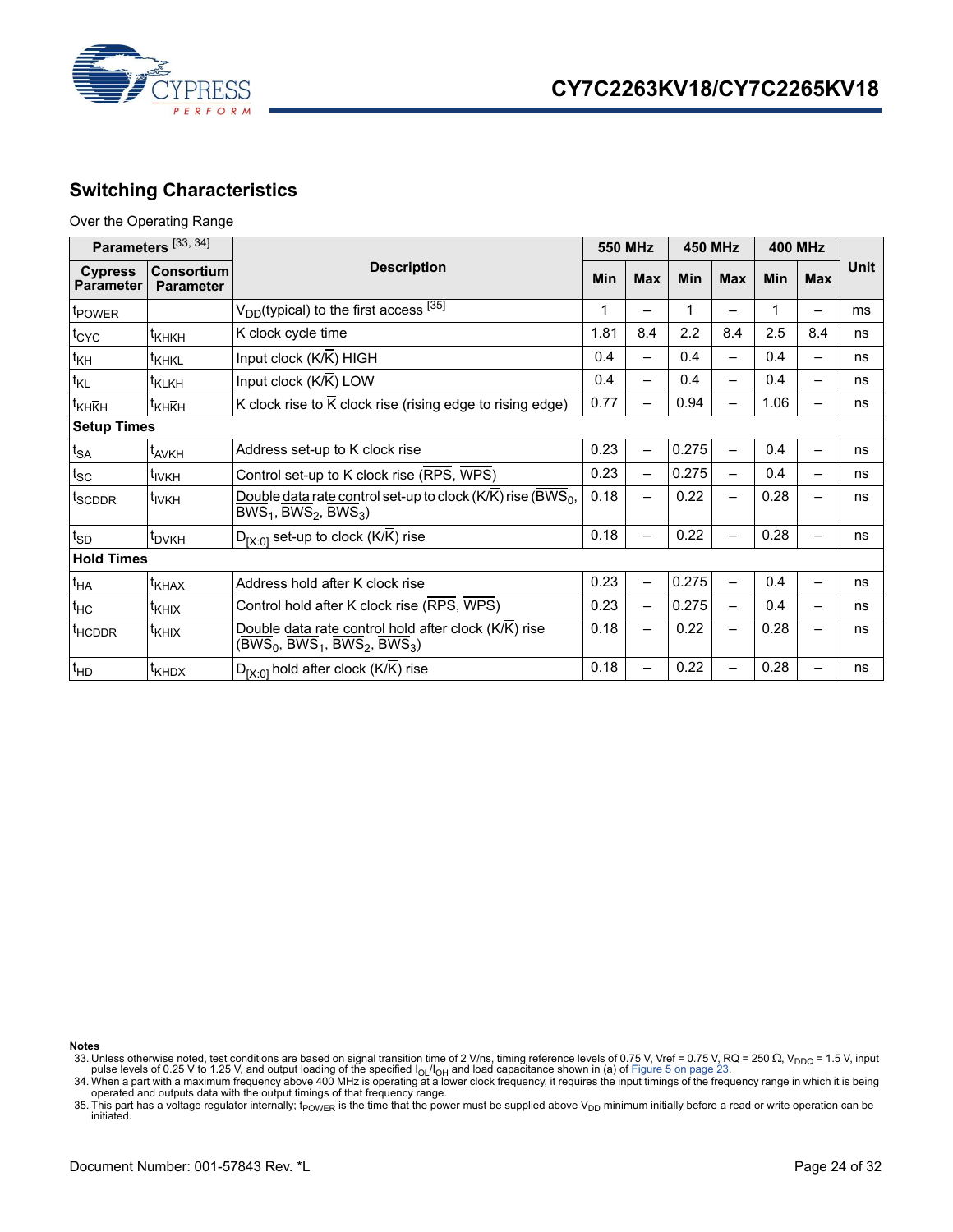

### **Switching Characteristics** *(continued)*

#### Over the Operating Range

| Parameters <sup>[33, 34]</sup>     |                                |                                                                                |       | <b>550 MHz</b>           |         | <b>450 MHz</b>  |         | <b>400 MHz</b>           |             |
|------------------------------------|--------------------------------|--------------------------------------------------------------------------------|-------|--------------------------|---------|-----------------|---------|--------------------------|-------------|
| <b>Cypress</b><br><b>Parameter</b> | Consortium<br><b>Parameter</b> | <b>Description</b>                                                             | Min   | <b>Max</b>               | Min     | <b>Max</b>      | Min     | <b>Max</b>               | <b>Unit</b> |
| <b>Output Times</b>                |                                |                                                                                |       |                          |         |                 |         |                          |             |
| $t_{CO}$                           | t <sub>CHQV</sub>              | K/K clock rise to data valid                                                   |       | 0.45                     |         | 0.45            |         | 0.45                     | ns          |
| $t_{\text{DOH}}$                   | t <sub>CHQX</sub>              | Data output hold after output K/K clock rise (active to<br>active)             |       |                          | -0.45   |                 | $-0.45$ |                          | ns          |
| t <sub>ccoo</sub>                  | t <sub>CHCQV</sub>             | K/K clock rise to echo clock valid                                             | —     | 0.45                     | —       | 0.45            |         | 0.45                     | ns          |
| t <sub>CQOH</sub>                  | t <sub>CHCQX</sub>             | Echo clock hold after K/K clock rise                                           | -0.45 |                          | $-0.45$ |                 | $-0.45$ |                          | ns          |
| $t_{\text{CQD}}$                   | <sup>I</sup> CQHQV             | Echo clock high to data valid<br>—                                             |       | 0.15                     |         | 0.15            |         | 0.20                     | ns          |
| t <sub>CQDOH</sub>                 | t <sub>CQHQX</sub>             | Echo clock high to data invalid                                                |       | —                        | $-0.15$ |                 | $-0.20$ | $\overline{\phantom{0}}$ | ns          |
| $t_{CQH}$                          | t <sub>CQHCQL</sub>            | Output clock (CQ/CQ) HIGH [36]                                                 |       | $\overline{\phantom{0}}$ | 0.85    | $\qquad \qquad$ | 1.0     | $\qquad \qquad$          | ns          |
| <sup>t</sup> CQHCQH                | t <sub>CQHCQH</sub>            | CQ clock rise to CQ clock rise<br>(rising edge to rising edge) <sup>[36]</sup> |       |                          | 0.85    |                 | 1.0     | -                        | ns          |
| $t_{CHZ}$                          | t <sub>CHQZ</sub>              | Clock (K/ $\overline{K}$ ) rise to high Z (active to high Z) [37, 38]          | —     | 0.45                     | —       | 0.45            | -       | 0.45                     | ns          |
| $t_{CLZ}$                          | t <sub>CHQX1</sub>             | Clock ( $K/\overline{K}$ ) rise to low $Z^{[37, 38]}$<br>$-0.45$<br>$-0.45$    |       | $-0.45$                  |         | ns              |         |                          |             |
| t <sub>QVLD</sub>                  | t <sub>CQHQVLD</sub>           | Echo clock high to QVLD valid [39]<br>0.15<br>$-0.15$<br>$-0.15$               |       |                          |         | 0.15            | $-0.20$ | 0.20                     | ns          |
| <b>PLL Timing</b>                  |                                |                                                                                |       |                          |         |                 |         |                          |             |
| t <sub>KC</sub> var                | t <sub>KC Var</sub>            | 0.15<br>0.15<br>Clock phase jitter<br>—                                        |       | 0.20                     | ns      |                 |         |                          |             |
| t <sub>KC</sub> lock               | <sup>t</sup> KC lock           | 20<br>20<br>20<br>PLL lock time (K)                                            |       |                          |         | $\mu$ S         |         |                          |             |
| t <sub>KC</sub> Reset              | t <sub>KC</sub> Reset          | K static to PLL reset [40]<br>30                                               |       |                          | 30      |                 | 30      |                          | ns          |

- <span id="page-24-2"></span>
- <span id="page-24-3"></span>

<span id="page-24-4"></span>

<span id="page-24-0"></span><sup>36.</sup> These parameters are extrapolated from the input timing parameters ( $t_{CYC}/2 - 250$  ps, where 250 ps is the internal jitter). These parameters are only guaranteed by design and are not tested in production.

<span id="page-24-1"></span><sup>37.</sup> t<sub>CHZ</sub>, t<sub>CLZ</sub>, are specified with a load capacitance of 5 pF as in (b) of [Figure 5 on page 23.](#page-22-6) Transition is measured ±100 mV from steady-state voltage.<br>38. At any given voltage and temperature t<sub>CHZ</sub> is less than t<sub>C</sub>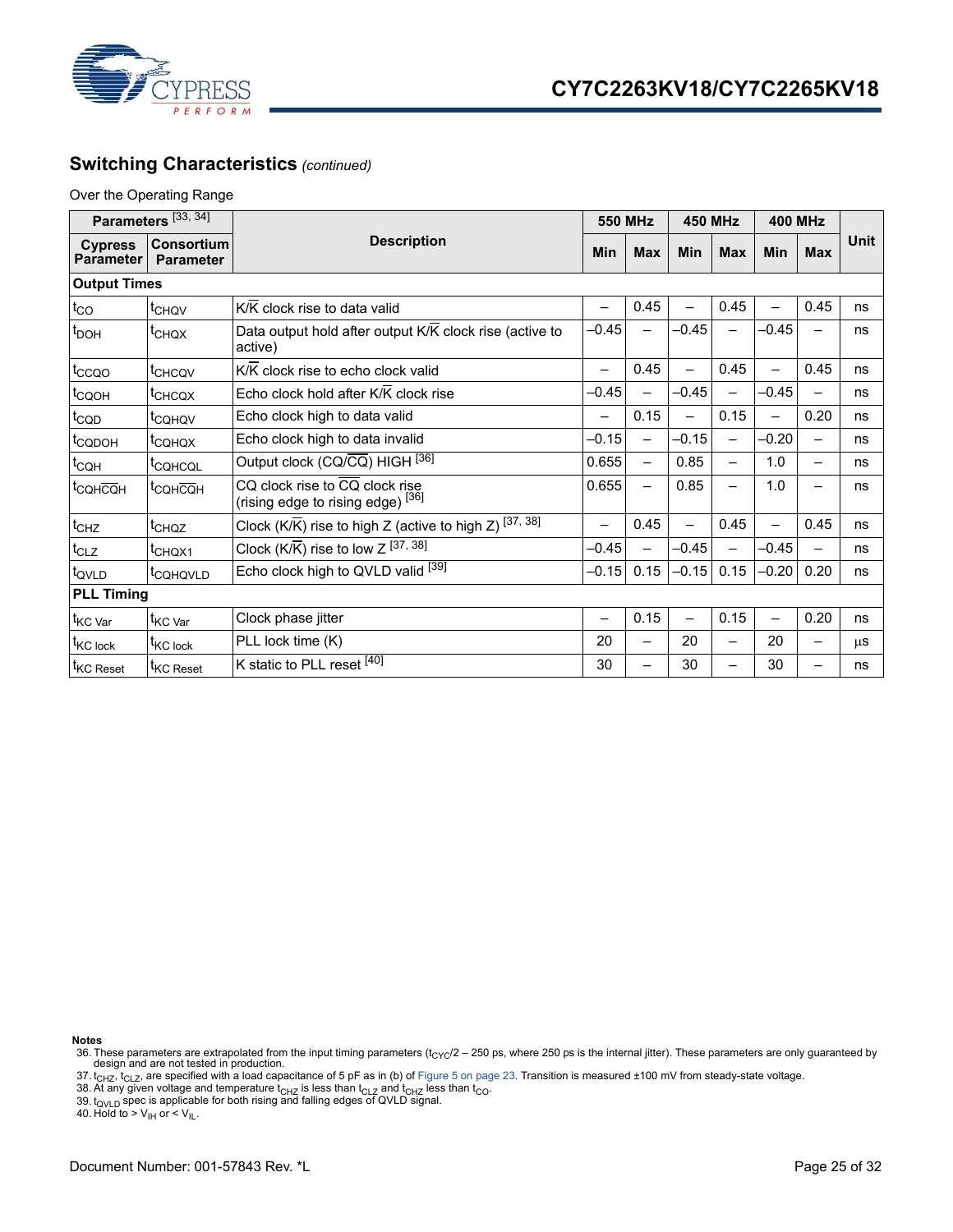



### <span id="page-25-0"></span>**Switching Waveforms**

<span id="page-25-1"></span>**Read/Write/Deselect Sequence Figure 6. Waveform for 2.5 Cycle Read Latency** [\[41](#page-25-2), [42](#page-25-3), [43](#page-25-4)]



**WA DON'T CARE WAS UNDEFINED** 

- <span id="page-25-2"></span>41. Q00 refers to output from address A0. Q01 refers to output from the next internal burst address following A0, that is, A0 + 1.
- <span id="page-25-3"></span>42. Outputs are disabled (high Z) one clock cycle after a NOP.
- <span id="page-25-4"></span>43. In this example, if address A2 = A1, then data Q20 = D10, Q21 = D11, Q22 = D12, and Q23 = D13. Write data is forwarded immediately as read results. This note applies to the whole diagram.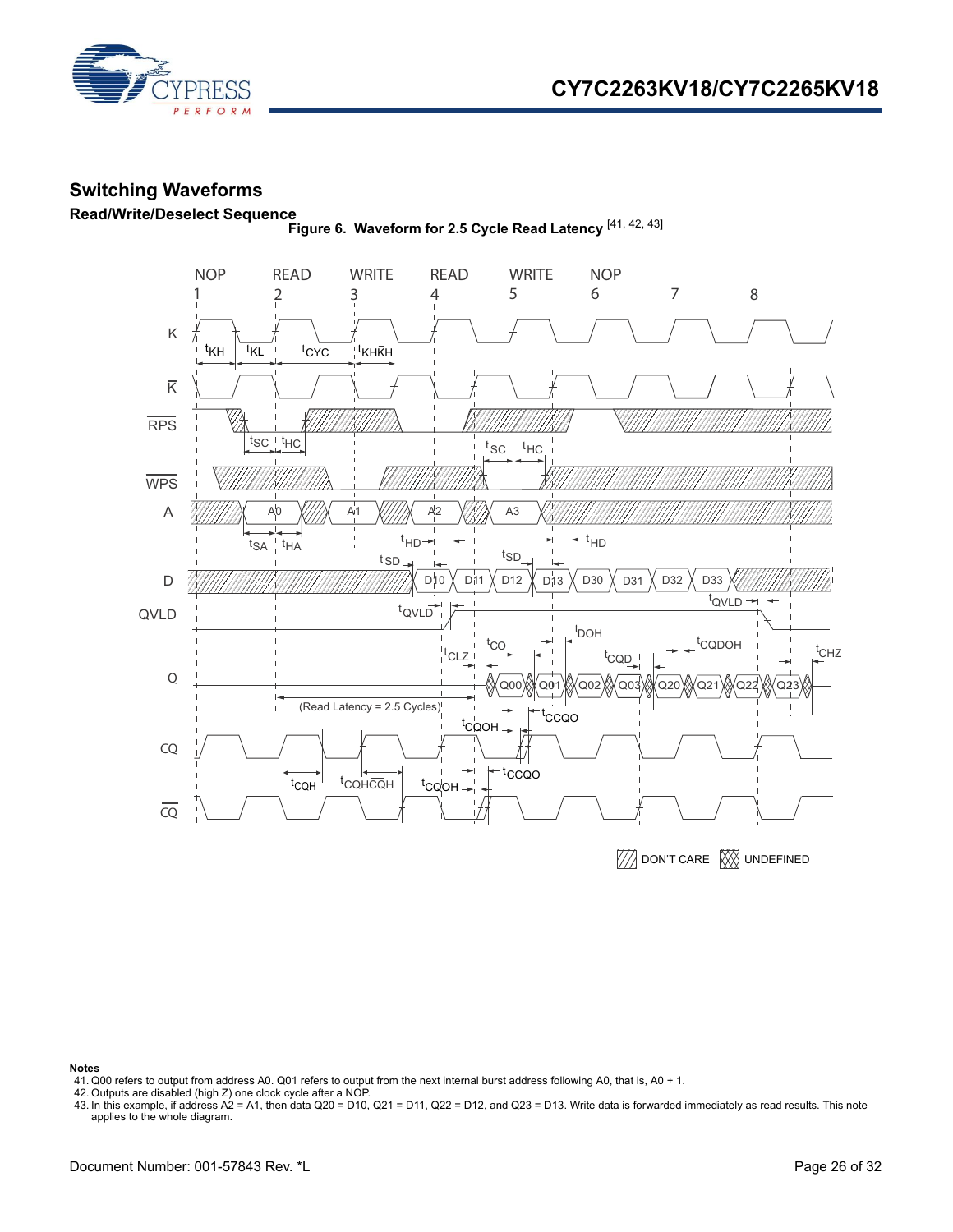

### <span id="page-26-0"></span>**Ordering Information**

The following table contains only the parts that are currently available. If you do not see what you are looking for, contact your local sales representative. For more information, visit the Cypress website at [www.cypress.com](http://www.cypress.com) and refer to the product summary page at [http://www.cypress.com/products](http://www.cypress.com/products/)

Cypress maintains a worldwide network of offices, solution centers, manufacturer's representatives and distributors. To find the office closest to you, visit us at [http://www.cypress.com/go/datasheet/offices.](http://www.cypress.com/go/datasheet/offices)

| <b>Speed</b><br>(MHz) | <b>Ordering Code</b> | Package<br><b>Diagram</b> | Package Type                                            | <b>Operating</b><br>Range |
|-----------------------|----------------------|---------------------------|---------------------------------------------------------|---------------------------|
| 550                   | CY7C2265KV18-550BZXC |                           | 51-85180 165-ball FBGA (13 x 15 x 1.4 mm) Pb-free       | Commercial                |
|                       | CY7C2265KV18-550BZXI |                           | 165-ball FBGA (13 × 15 × 1.4 mm) Pb-free                | Industrial                |
|                       | CY7C2263KV18-550BZXI |                           | 165-ball FBGA (13 x 15 x 1.4 mm) Pb-free                |                           |
|                       | CY7C2263KV18-550BZXC |                           | 165-ball FBGA (13 x 15 x 1.4 mm) Pb-free                | Commercial                |
| 450                   | CY7C2265KV18-450BZC  |                           | 51-85180 165-ball FBGA (13 $\times$ 15 $\times$ 1.4 mm) | Commercial                |
|                       | CY7C2263KV18-450BZXI |                           | 165-ball FBGA (13 x 15 x 1.4 mm) Pb-free                | Industrial                |
| 400                   | CY7C2265KV18-400BZXI |                           | 51-85180 165-ball FBGA (13 x 15 x 1.4 mm) Pb-free       | Industrial                |

#### <span id="page-26-1"></span>**Ordering Code Definitions**

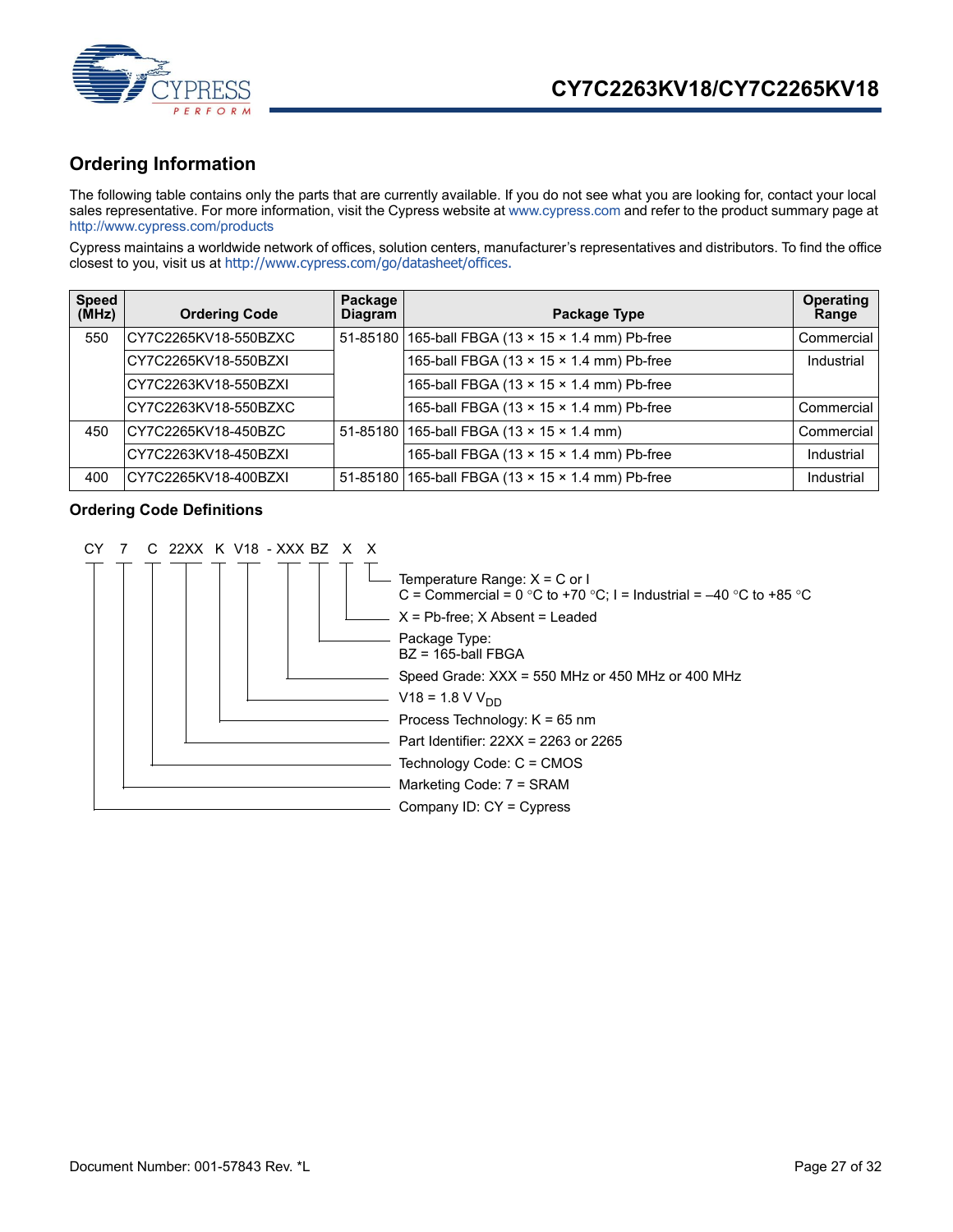

### <span id="page-27-0"></span>**Package Diagram**

**Figure 7. 165-ball FBGA (13 × 15 × 1.4 mm) BB165D/BW165D (0.5 Ball Diameter) Package Outline, 51-85180**





NOTES :

NUILS<br>
SILDER PAD TYPE : NON-SOLDER MASK DEFINED (NSMD)<br>
JEDEC REFERENCE : MO-216 / ISSUE E<br>
PACKAGE CODE : BBOAC/BWOAC<br>
PACKAGE WEIGHT : SEE CYPRESS PACKAGE MATERIAL DECLARATION<br>
DATASHEET (PMDD) POSTED ON THE CYPRESS WEB

51-85180 \*G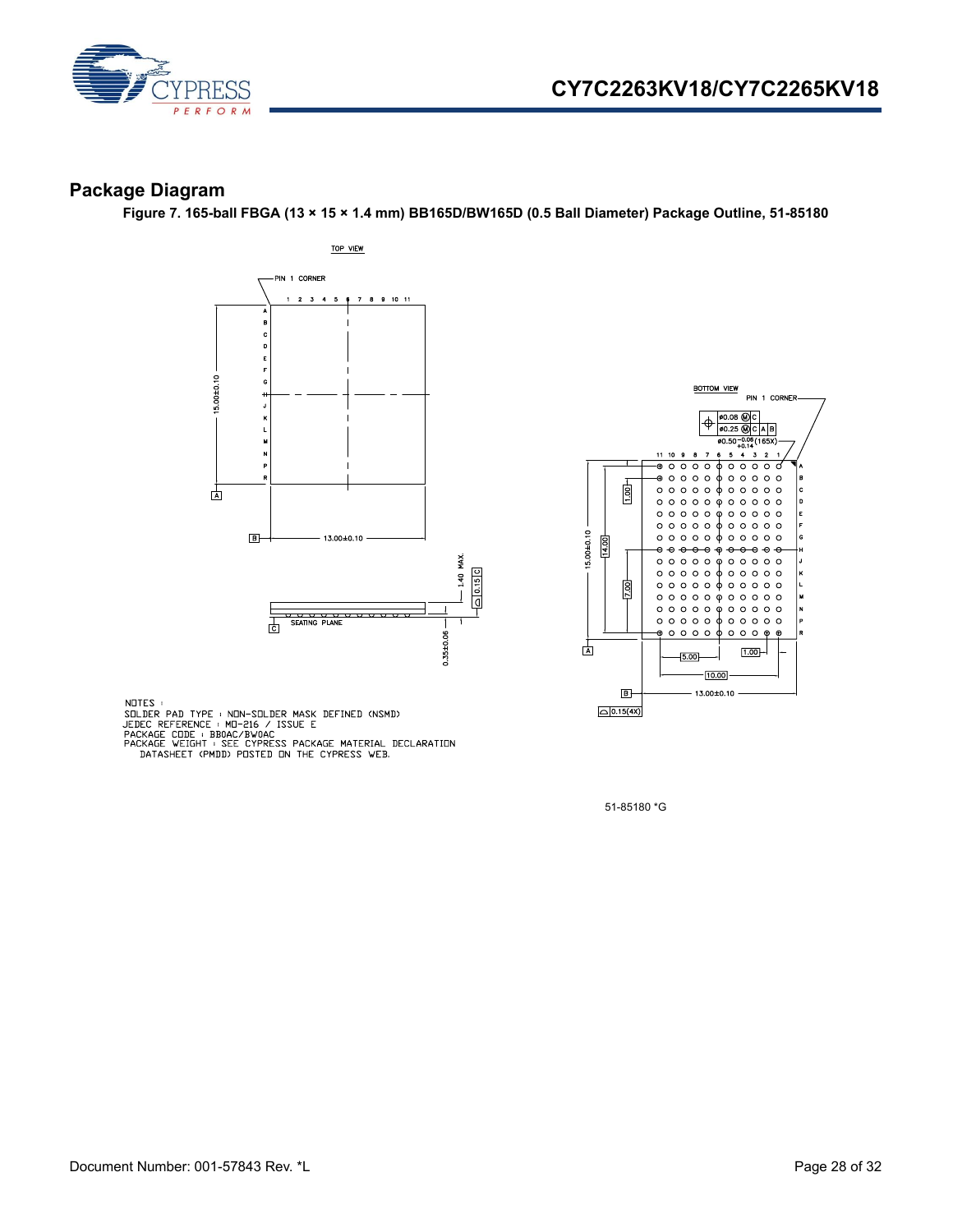

| Acronym      | <b>Description</b>                         |
|--------------|--------------------------------------------|
| DDR          | Double Data Rate                           |
| <b>FIA</b>   | Electronic Industries Alliance             |
| <b>FRGA</b>  | Fine-Pitch Ball Grid Array                 |
| HSTI         | High-Speed Transceiver Logic               |
| 1/O          | Input/Output                               |
| <b>JEDEC</b> | Joint Electron Devices Engineering Council |
| <b>JTAG</b>  | Joint Test Action Group                    |
| LMBU         | Logical Multiple Bit Upset                 |
| <b>LSB</b>   | Least Significant Bit                      |
| <b>LSBU</b>  | Logical Single Bit Upset                   |
| <b>MSB</b>   | Most Significant Bit                       |
| ODT          | On-Die Termination                         |
| PI L         | Phase Locked Loop                          |
| <b>QDR</b>   | Quad Data Rate                             |
| <b>SFI</b>   | Single Event Latch-Up                      |
| <b>SRAM</b>  | <b>Static Random Access Memory</b>         |
| <b>TAP</b>   | <b>Test Access Port</b>                    |
| <b>TCK</b>   | <b>Test Clock</b>                          |
| TDI          | Test Data-In                               |
| TDO          | Test Data-Out                              |
| TMS          | <b>Test Mode Select</b>                    |

## <span id="page-28-0"></span>Acronyms **Document Conventions**

### <span id="page-28-2"></span><span id="page-28-1"></span>**Units of Measure**

| <b>Symbol</b> | <b>Unit of Measure</b> |
|---------------|------------------------|
| $^{\circ}C$   | degree Celsius         |
| kΩ            | kilohm                 |
| <b>MHz</b>    | megahertz              |
| μA            | microampere            |
| μs            | microsecond            |
| mA            | milliampere            |
| mm            | millimeter             |
| ms            | millisecond            |
| mV            | millivolt              |
| ns            | nanosecond             |
| Ω             | ohm                    |
| pF            | picofarad              |
| $\frac{0}{0}$ | percent                |
| V             | volt                   |
| W             | watt                   |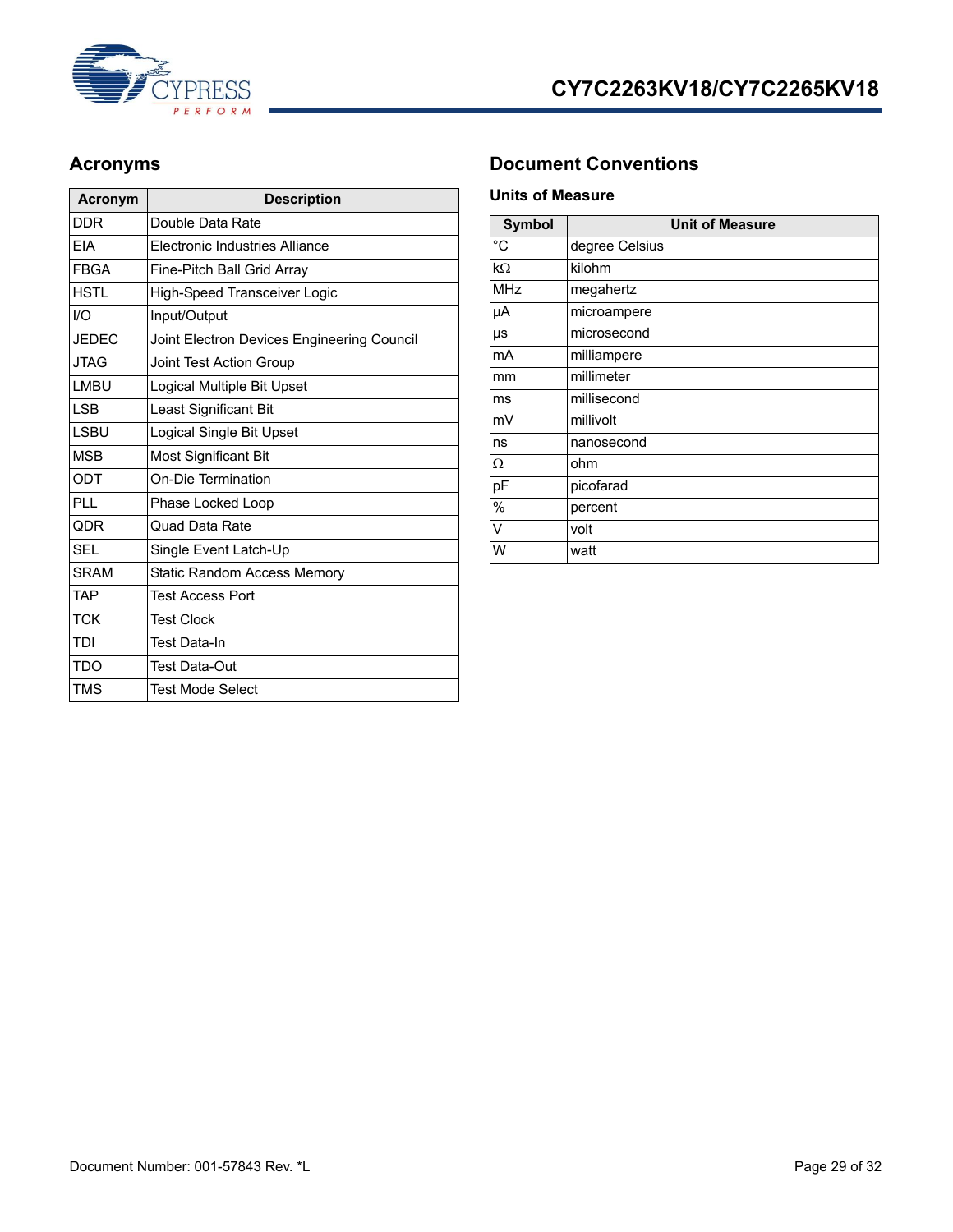

# <span id="page-29-0"></span>**Document History Page**

| Latency) with ODT              | Document Number: 001-57843 |                            |                                  | Document Title: CY7C2263KV18/CY7C2265KV18, 36-Mbit QDR® II+ SRAM Four-Word Burst Architecture (2.5 Cycle Read                                                                                                                                                                                                                                                                                                                                                                                                                                                                                                                                                                                                                                                                                                                                                                                                                                                                                                                                                                                                                                                                                                                                                                                                                                                                                                                                                                                                                                                   |
|--------------------------------|----------------------------|----------------------------|----------------------------------|-----------------------------------------------------------------------------------------------------------------------------------------------------------------------------------------------------------------------------------------------------------------------------------------------------------------------------------------------------------------------------------------------------------------------------------------------------------------------------------------------------------------------------------------------------------------------------------------------------------------------------------------------------------------------------------------------------------------------------------------------------------------------------------------------------------------------------------------------------------------------------------------------------------------------------------------------------------------------------------------------------------------------------------------------------------------------------------------------------------------------------------------------------------------------------------------------------------------------------------------------------------------------------------------------------------------------------------------------------------------------------------------------------------------------------------------------------------------------------------------------------------------------------------------------------------------|
| Rev.                           | ECN No.                    | Orig. of<br>Change         | <b>Submission</b><br><b>Date</b> | <b>Description of Change</b>                                                                                                                                                                                                                                                                                                                                                                                                                                                                                                                                                                                                                                                                                                                                                                                                                                                                                                                                                                                                                                                                                                                                                                                                                                                                                                                                                                                                                                                                                                                                    |
| $***$                          | 2816636                    | VKN /<br><b>AESA</b>       | 11/30/09                         | New data sheet.                                                                                                                                                                                                                                                                                                                                                                                                                                                                                                                                                                                                                                                                                                                                                                                                                                                                                                                                                                                                                                                                                                                                                                                                                                                                                                                                                                                                                                                                                                                                                 |
| $\,{}^\star \! \mathsf{A}$     | 2886418                    | <b>NJY</b>                 | 03/02/2010                       | Updated Switching Characteristics (Changed minimum value of t <sub>HCDDR</sub> and<br>$t_{HC}$ parameters from 0.28 ns to 0.22 ns at 450 MHz).<br><b>Updated Package Diagram.</b><br>Updated links in Sales, Solutions, and Legal Information.                                                                                                                                                                                                                                                                                                                                                                                                                                                                                                                                                                                                                                                                                                                                                                                                                                                                                                                                                                                                                                                                                                                                                                                                                                                                                                                  |
| *B                             | 3068547                    | <b>NJY</b>                 | 10/22/2010                       | Changed status from Preliminary to Final.<br><b>Added Ordering Code Definitions.</b><br>Minor edits.<br>Updated to new template.                                                                                                                                                                                                                                                                                                                                                                                                                                                                                                                                                                                                                                                                                                                                                                                                                                                                                                                                                                                                                                                                                                                                                                                                                                                                                                                                                                                                                                |
| $^{\star}$ C                   | 3420727                    | <b>PRIT</b>                | 10/24/2011                       | Updated Ordering Information (Updated part numbers).<br>Added Acronyms and Units of Measure.                                                                                                                                                                                                                                                                                                                                                                                                                                                                                                                                                                                                                                                                                                                                                                                                                                                                                                                                                                                                                                                                                                                                                                                                                                                                                                                                                                                                                                                                    |
| *D                             | 3598211                    | <b>PRIT</b>                | 04/24/2012                       | Updated Features (Removed CY7C2261KV18, CY7C2276KV18 related<br>information).<br>Updated Configurations (Removed CY7C2261KV18, CY7C2276KV18 related<br>information).<br>Updated Functional Description (Removed CY7C2261KV18, CY7C2276KV18<br>related information).<br>Updated Selection Guide (Removed 400 MHz and 500 MHz frequencies<br>related information, removed CY7C2261KV18, CY7C2276KV18 related<br>information).<br>Removed Logic Block Diagram - CY7C2261KV18.<br>Removed Logic Block Diagram - CY7C2276KV18.<br>Updated Pin Configurations (Removed CY7C2261KV18, CY7C2276KV18<br>related information).<br>Updated Pin Definitions (Removed CY7C2261KV18, CY7C2276KV18 related<br>information).<br>Updated Functional Overview (Removed CY7C2261KV18, CY7C2276KV18<br>related information).<br>Updated Truth Table (Removed CY7C2261KV18, CY7C2276KV18 related<br>information).<br>Updated Write Cycle Descriptions (Removed CY7C2261KV18 related<br>information).<br>Removed Write Cycle Descriptions (Corresponding to CY7C2276KV18).<br>Updated Identification Register Definitions (Removed CY7C2261KV18,<br>CY7C2276KV18 related information).<br>Updated Electrical Characteristics (Updated DC Electrical Characteristics<br>(Removed 400 MHz and 500 MHz frequencies related information, removed<br>CY7C2261KV18, CY7C2276KV18 related information)).<br>Updated Switching Characteristics (Removed 400 MHz and 500 MHz<br>frequencies related information).<br>Updated Package Diagram (spec 51-85180 (Changed revision from *C to *E)). |
| *E<br>$\,{}^{\star}\mathsf{F}$ | 3793924<br>4055612         | <b>PRIT</b><br><b>PRIT</b> | 10/25/2012<br>07/10/2013         | Updated Package Diagram (spec 51-85180 (Changed revision from *E to *F)).<br>Updated Selection Guide (Included 400 MHz frequency related information).<br><b>Updated Electrical Characteristics (Updated DC Electrical Characteristics</b><br>(Included 400 MHz frequency related information).<br>Updated Switching Characteristics (Included 400 MHz frequency related<br>information).<br>Updated Ordering Information (Updated part numbers).<br>Updated to new template.                                                                                                                                                                                                                                                                                                                                                                                                                                                                                                                                                                                                                                                                                                                                                                                                                                                                                                                                                                                                                                                                                   |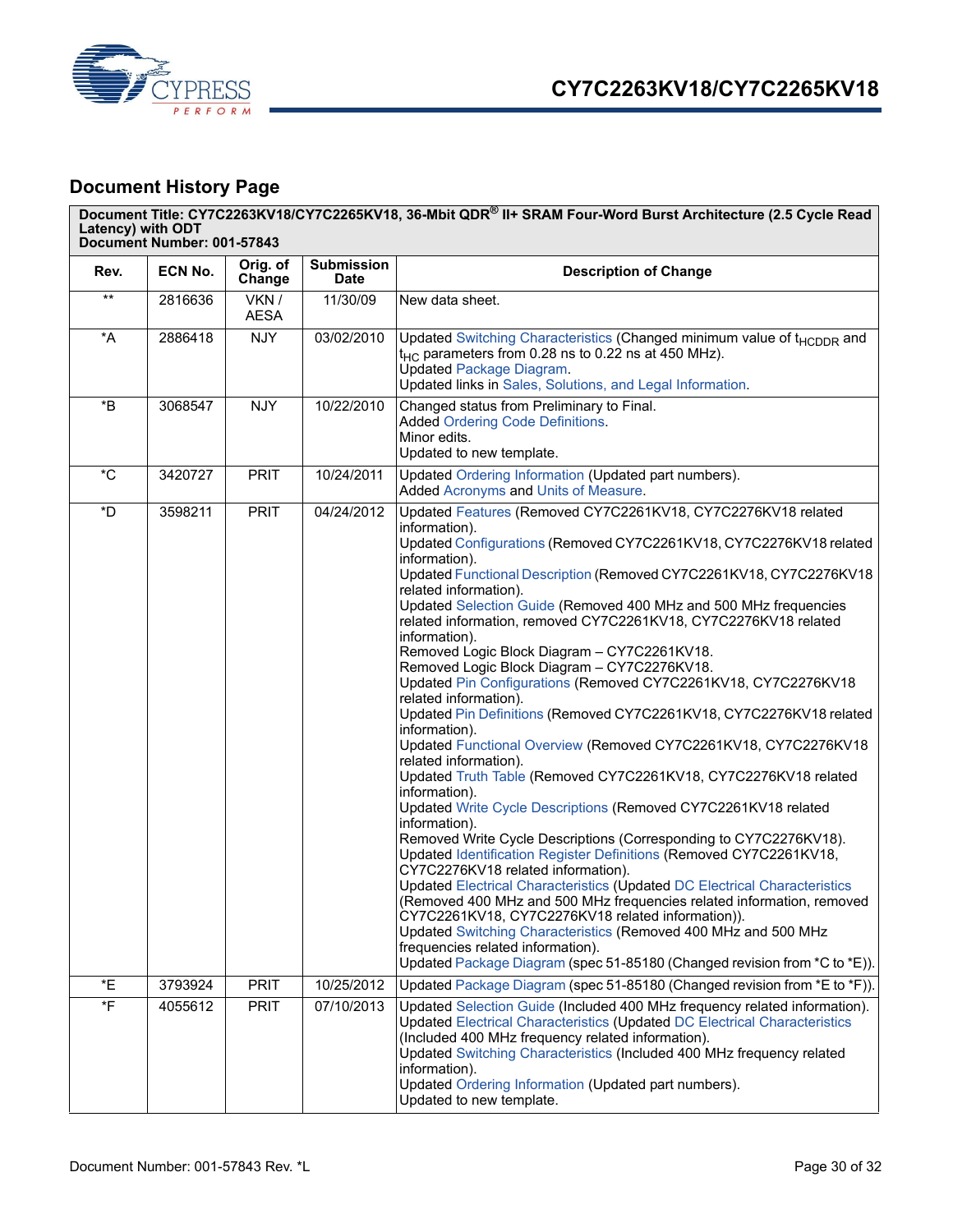

# **Document History Page** *(continued)*

|              | Document Title: CY7C2263KV18/CY7C2265KV18, 36-Mbit QDR® II+ SRAM Four-Word Burst Architecture (2.5 Cycle Read<br>Latency) with ODT<br>Document Number: 001-57843 |                    |                                  |                                                                                                                                                                                                                                                                                                                                                                                                 |  |  |
|--------------|------------------------------------------------------------------------------------------------------------------------------------------------------------------|--------------------|----------------------------------|-------------------------------------------------------------------------------------------------------------------------------------------------------------------------------------------------------------------------------------------------------------------------------------------------------------------------------------------------------------------------------------------------|--|--|
| Rev.         | ECN No.                                                                                                                                                          | Orig. of<br>Change | <b>Submission</b><br><b>Date</b> | <b>Description of Change</b>                                                                                                                                                                                                                                                                                                                                                                    |  |  |
| $\mathsf{G}$ | 4119342                                                                                                                                                          | <b>PRIT</b>        | 09/10/2013                       | Updated Selection Guide (Included 500 MHz frequency related information).<br>Updated Electrical Characteristics (Updated DC Electrical Characteristics<br>(Included 500 MHz frequency related information)).<br>Updated Switching Characteristics (Included 500 MHz frequency related<br>information).<br>Updated Ordering Information (Updated part numbers).                                  |  |  |
| $*H$         | 4172707                                                                                                                                                          | <b>PRIT</b>        | 10/24/2013                       | Updated Selection Guide (Removed 500 MHz frequency related information).<br>Updated Electrical Characteristics (Updated DC Electrical Characteristics<br>(Removed 500 MHz frequency related information)).<br>Updated Switching Characteristics (Removed 500 MHz frequency related<br>information).<br>Updated Ordering Information (Updated part numbers).<br><b>Completing Sunset Review.</b> |  |  |
| $\star$      | 4374046                                                                                                                                                          | <b>PRIT</b>        | 05/08/2014                       | <b>Updated Application Example:</b><br><b>Updated Figure 2.</b><br><b>Updated Thermal Resistance:</b><br>Updated values of $\Theta_{JA}$ and $\Theta_{JC}$ parameters.<br>Included $\Theta_{\text{JB}}$ parameter and its details.                                                                                                                                                              |  |  |
| *J           | 4411924                                                                                                                                                          | <b>PRIT</b>        | 06/18/2014                       | Updated Ordering Information (Updated part numbers).                                                                                                                                                                                                                                                                                                                                            |  |  |
| *K           | 4567876                                                                                                                                                          | <b>PRIT</b>        | 11/12/2014                       | <b>Updated Functional Description:</b><br>Added "For a complete list of related documentation, click here." at the end.<br><b>Updated Ordering Information:</b><br>Updated part numbers.                                                                                                                                                                                                        |  |  |
| $\star$      | 5070907                                                                                                                                                          | <b>PRIT</b>        | 01/04/2016                       | <b>Updated Package Diagram:</b><br>spec 51-85180 - Changed revision from *F to *G.<br>Updated to new template.<br><b>Completing Sunset Review.</b>                                                                                                                                                                                                                                              |  |  |